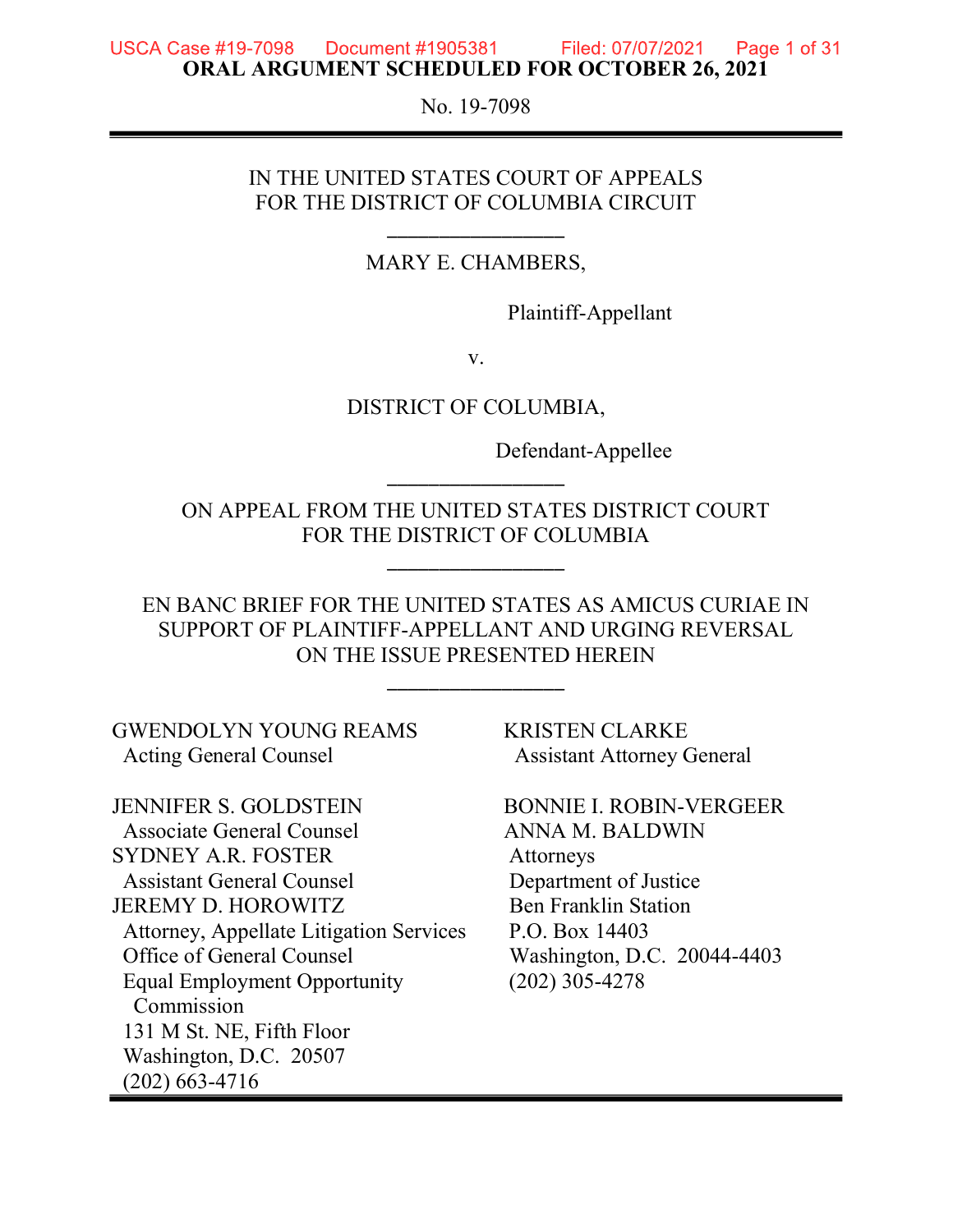#### CERTIFICATE AS TO PARTIES, RULINGS, AND RELATED CASES

#### A. Parties and Amici

All parties appearing in the district court and before this Court are listed in the En Banc Brief for Appellant. The United States files this brief as amicus curiae and did not participate in the district court proceedings.

#### B. Ruling Under Review

References to the ruling at issue appear in the En Banc Brief for Appellant.

#### C. Related Cases

The United States is not aware of any related cases within the meaning of D.C. Circuit Rule  $28(a)(1)(C)$ .

> s/ Anna M. Baldwin ANNA M. BALDWIN Attorney

Date: July 7, 2021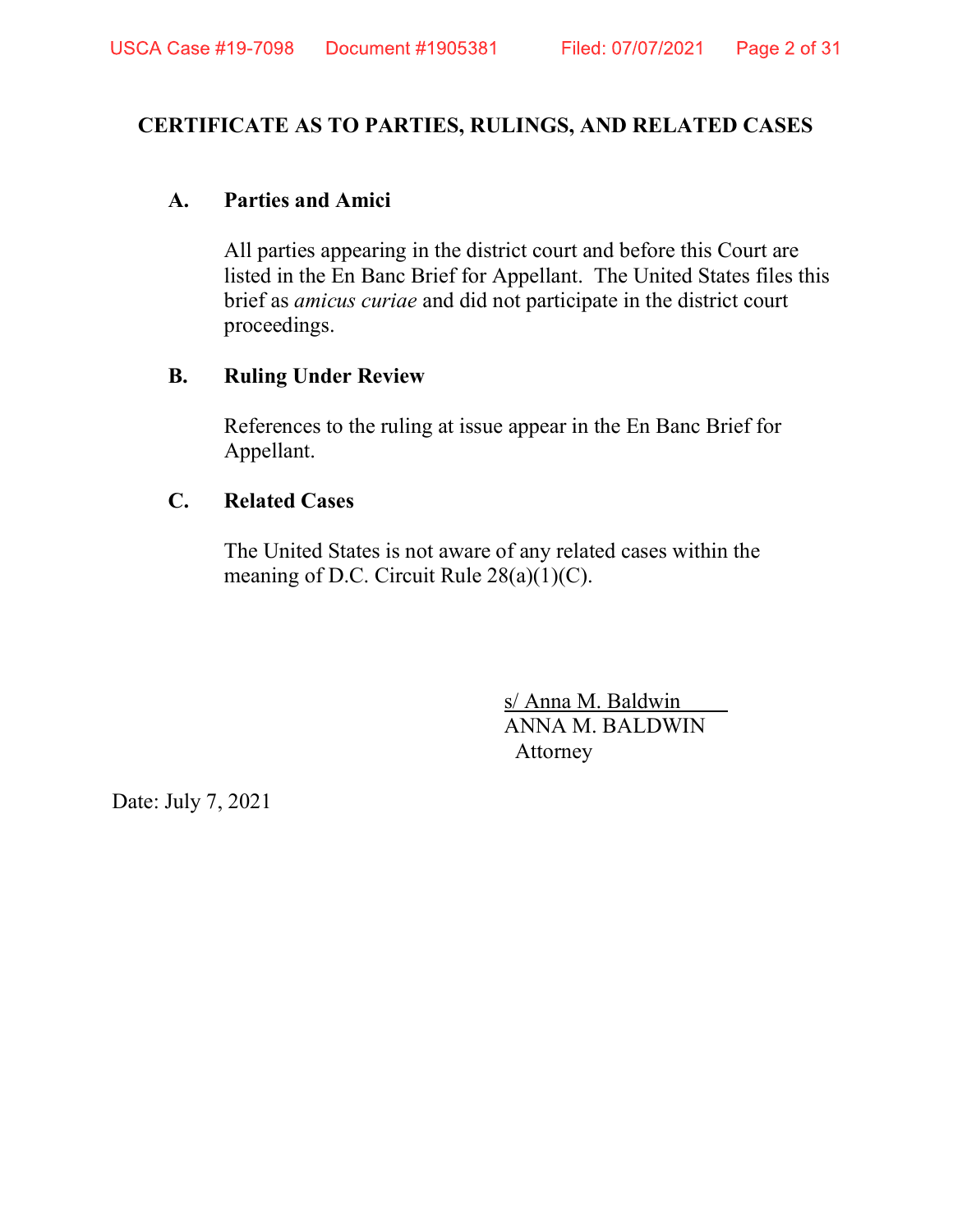# TABLE OF CONTENTS

# PAGE

|                  | CERTIFICATE AS TO PARTIES, RULINGS, AND RELATED CASES                                                                                                                                                                                    |  |
|------------------|------------------------------------------------------------------------------------------------------------------------------------------------------------------------------------------------------------------------------------------|--|
|                  |                                                                                                                                                                                                                                          |  |
|                  |                                                                                                                                                                                                                                          |  |
|                  |                                                                                                                                                                                                                                          |  |
|                  |                                                                                                                                                                                                                                          |  |
| $\mathcal{I}$ .  |                                                                                                                                                                                                                                          |  |
| $\overline{2}$ . |                                                                                                                                                                                                                                          |  |
|                  |                                                                                                                                                                                                                                          |  |
| <b>ARGUMENT</b>  |                                                                                                                                                                                                                                          |  |
| $\overline{A}$ . | ALL DISCRIMINATORY JOB TRANSFERS AND<br>DISCRIMINATORY DENIALS OF REQUESTED JOB<br>TRANSFERS ARE ACTIONABLE UNDER SECTION<br>This Court's "Objectively Tangible Harm" Requirement<br>Is At Odds With The Text, Structure, And Purpose Of |  |
| B <sub>1</sub>   | This Court's "Objectively Tangible Harm" Requirement                                                                                                                                                                                     |  |
|                  |                                                                                                                                                                                                                                          |  |

CERTIFICATE OF COMPLIANCE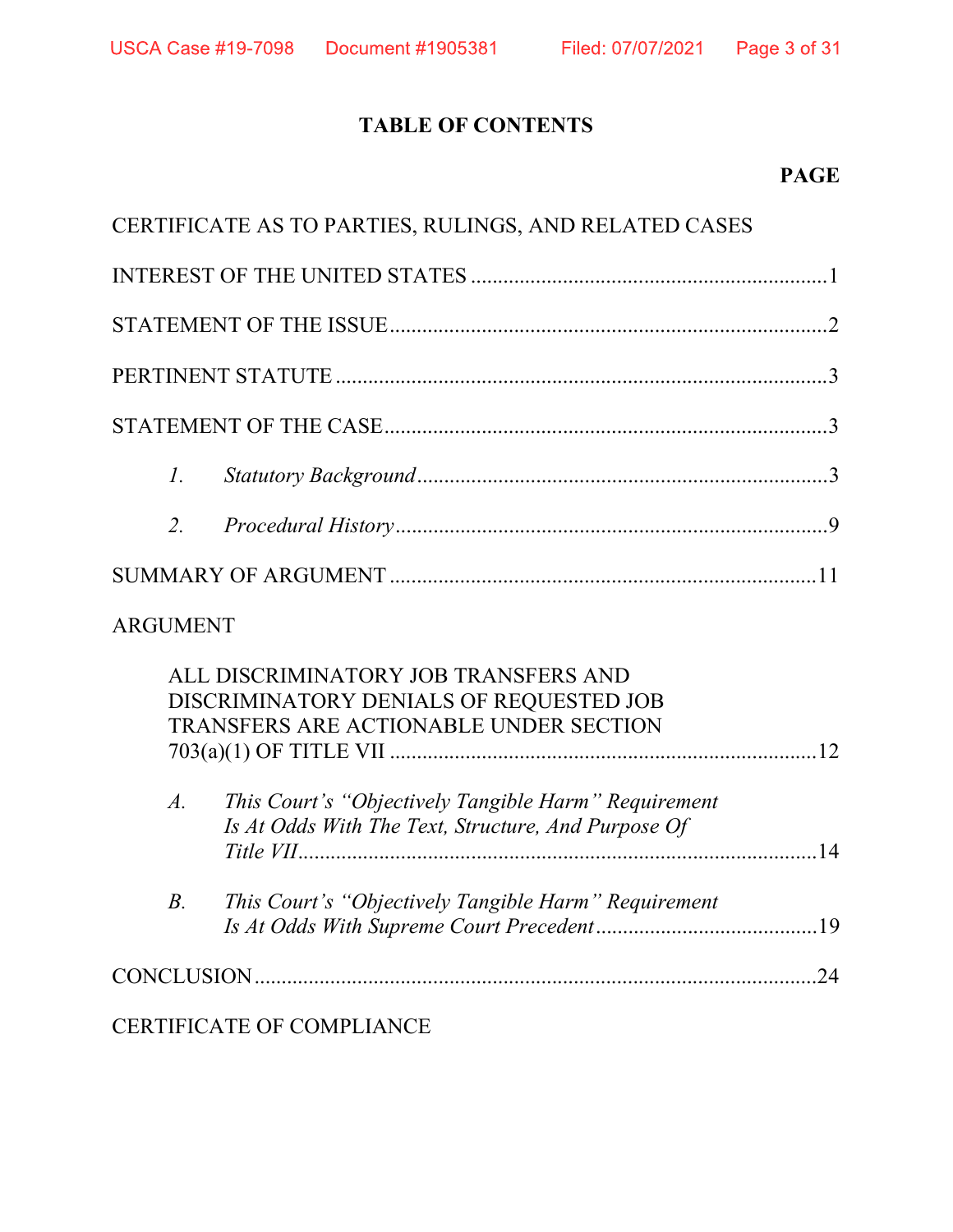# TABLE OF AUTHORITIES

| <b>PAGE</b><br><b>CASES:</b>                                                |
|-----------------------------------------------------------------------------|
|                                                                             |
|                                                                             |
|                                                                             |
| Burlington N. & Santa Fe Ry. Co. v. White,                                  |
| Chambers v. District of Columbia,                                           |
|                                                                             |
| EEOC v. Abercrombie & Fitch Stores, Inc., 575 U.S. 768 (2015) 18            |
|                                                                             |
|                                                                             |
|                                                                             |
| International Brotherhood of Teamsters v. United States,                    |
|                                                                             |
|                                                                             |
|                                                                             |
| Meritor Savings Bank, FSB v. Vinson, 477 U.S. 57 (1986) 12, 15              |
|                                                                             |
| <i>Oncale v. Sundowner Offshore Servs., Inc., 523 U.S. 75 (1998) 15, 18</i> |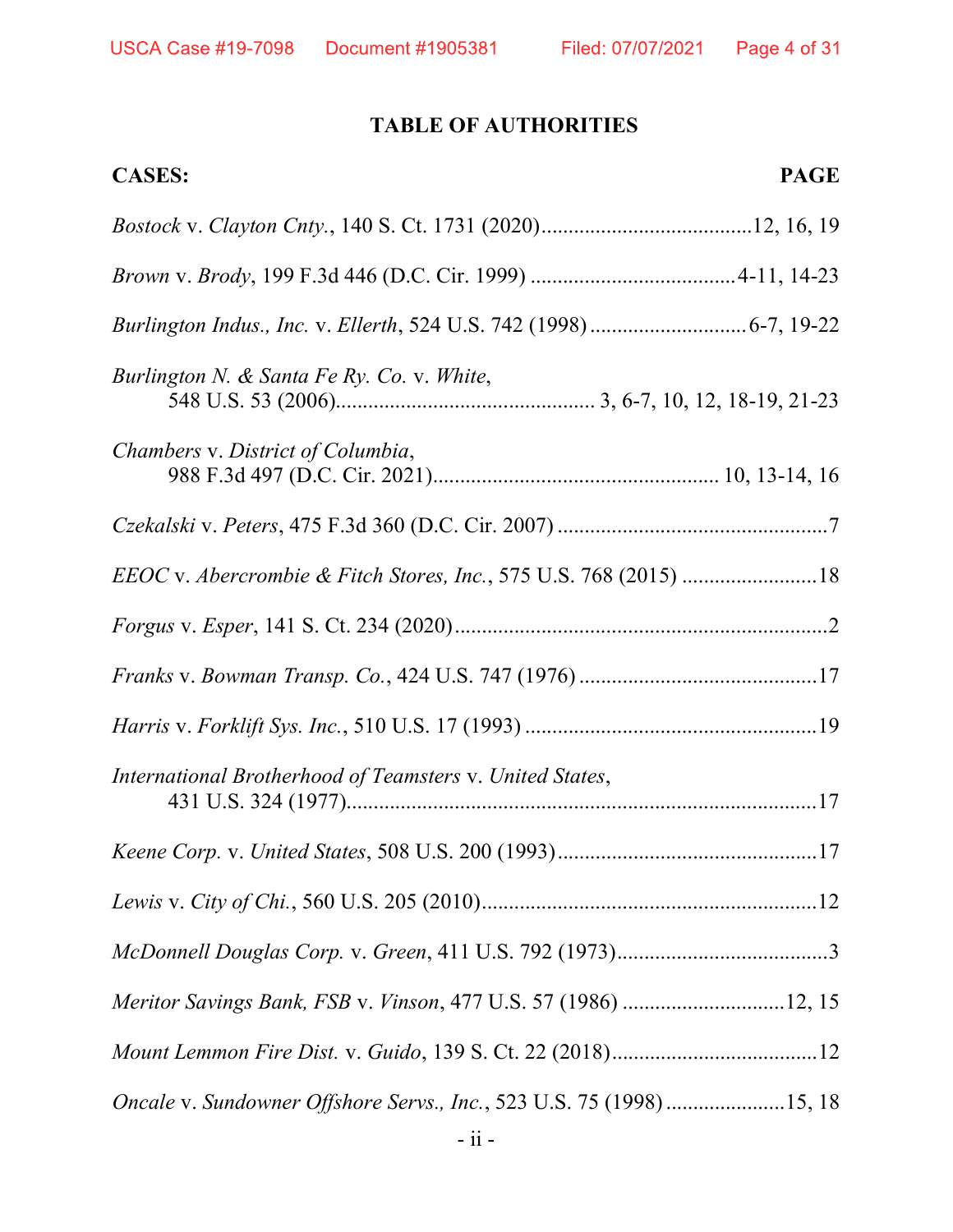USCA Case #19-7098 Document #1905381 Filed: 07/07/2021 Page 5 of 31

#### **CASES** (continued): **PAGE**

| Ortiz-Diaz v. United States Dep't of Hous. & Urban Dev., |  |
|----------------------------------------------------------|--|
|                                                          |  |
|                                                          |  |
|                                                          |  |
|                                                          |  |
|                                                          |  |
|                                                          |  |
|                                                          |  |
|                                                          |  |

#### **STATUTES:**

| Age Discrimination in Employment Act, |  |
|---------------------------------------|--|
|                                       |  |
|                                       |  |
|                                       |  |
|                                       |  |
|                                       |  |
|                                       |  |
|                                       |  |
|                                       |  |
|                                       |  |
|                                       |  |
|                                       |  |
|                                       |  |
|                                       |  |
|                                       |  |
|                                       |  |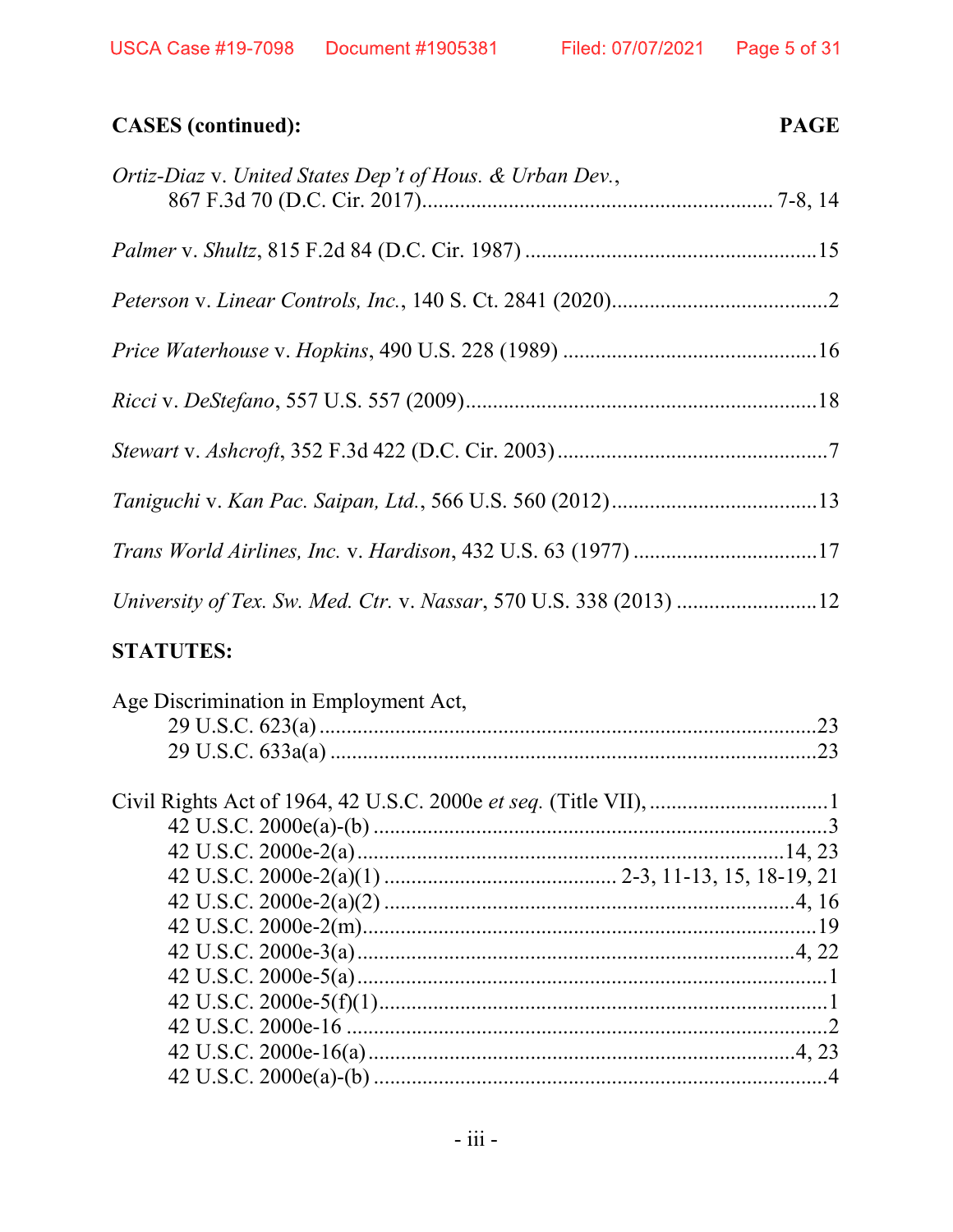| <b>RULE:</b> | <b>PAGE</b> |
|--------------|-------------|
|              |             |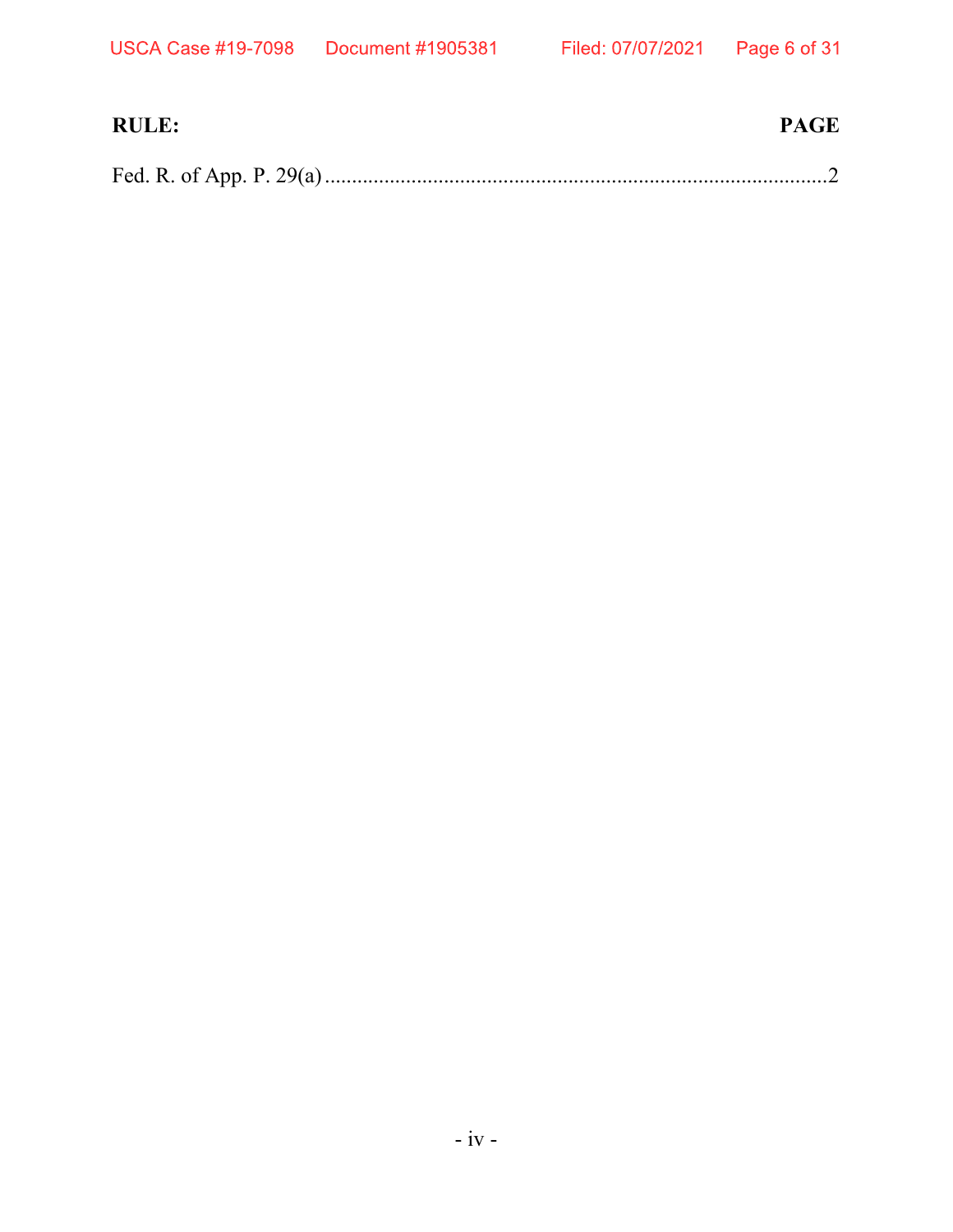#### Page 7 of 31

#### IN THE UNITED STATES COURT OF APPEALS FOR THE DISTRICT OF COLUMBIA CIRCUIT

 $\mathcal{L}_\text{max}$ 

No. 19-7098

#### MARY E. CHAMBERS,

Plaintiff-Appellant

v.

#### DISTRICT OF COLUMBIA,

Defendant-Appellee

ON APPEAL FROM THE UNITED STATES DISTRICT COURT FOR THE DISTRICT OF COLUMBIA

 $\mathcal{L}_\text{max}$  , where  $\mathcal{L}_\text{max}$ 

 $\mathcal{L}_\text{max}$ 

#### EN BANC BRIEF FOR THE UNITED STATES AS AMICUS CURIAE IN SUPPORT OF PLAINTIFF-APPELLANT AND URGING REVERSAL ON THE ISSUE PRESENTED HEREIN

#### INTEREST OF THE UNITED STATES

 $\mathcal{L}_\text{max}$ 

The United States has a substantial interest in the proper interpretation of Title VII of the Civil Rights Act of 1964, 42 U.S.C. 2000e et seq. (Title VII). The Attorney General and the Equal Employment Opportunity Commission (EEOC) share enforcement responsibility for the provisions of Title VII applicable to private-sector and state-and-local-government employers. See 42 U.S.C. 2000e-5(a) and (f)(1). In addition, Title VII applies to the United States in its capacity as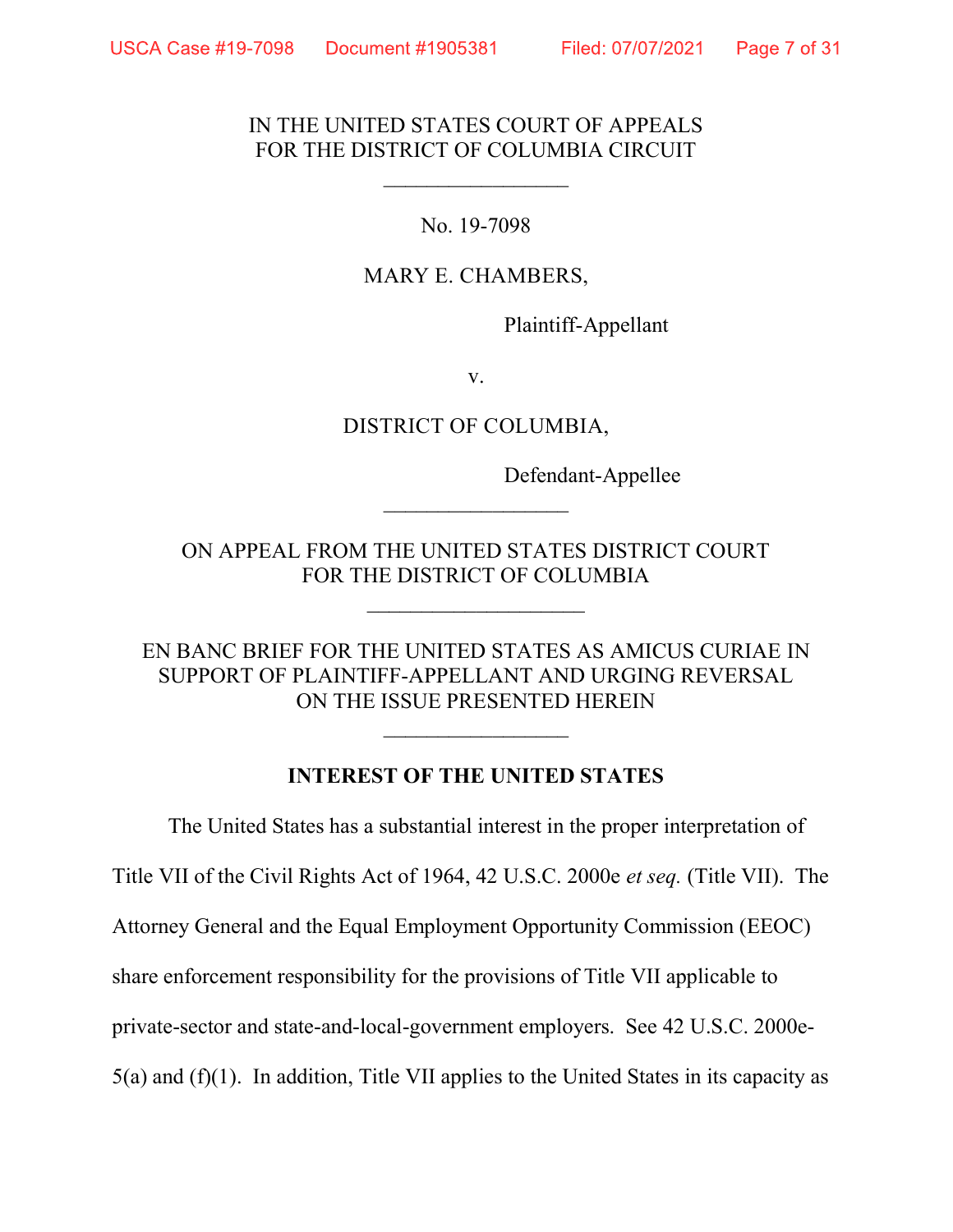the Nation's largest employer. 42 U.S.C. 2000e-16. The United States filed an amicus brief at the panel stage of this case addressing the question presented. The United States also addressed that question in briefs before the Supreme Court in Forgus v. Esper, 141 S. Ct. 234 (2020) (cert. denied), and Peterson v. Linear Controls, Inc., 140 S. Ct. 2841 (2020) (petition voluntarily dismissed).<sup>1</sup> The United States files this brief under Federal Rule of Appellate Procedure 29(a).

## STATEMENT OF THE ISSUE

As relevant here, Section 703(a)(1) of Title VII provides that:

[i]t shall be an unlawful employment practice for an employer  $* * *$ to fail or refuse to hire or to discharge any individual, or otherwise to discriminate against any individual with respect to his compensation, terms, conditions, or privileges of employment, because of such individual's race, color, religion, sex, or national origin.

42 U.S.C. 2000e-2(a)(1). At issue in this appeal is whether the denial of a request

for a lateral transfer—*i.e.*, a transfer involving the same pay and benefits—on the

basis of the requesting employee's sex constitutes discrimination "with respect to

compensation, terms, conditions, or privileges of employment" under

Section 703(a)(1). Ibid.

<sup>&</sup>lt;sup>1</sup> The United States attached its brief in *Forgus v. Esper* to its earlier amicus brief. See Attachment, U.S. Brief as Amicus Curiae, Chambers v. District of Columbia, No. 19-7098 (D.C. Cir.) (filed March 12, 2020) (U.S. Forgus Br.). The United States later provided this Court with its brief in Peterson v. Linear Controls, Inc. as an enclosure to a Rule 28(j) letter. See Enclosure, Notice of Supp. Authority, Chambers v. District of Columbia, No. 19-7098 (D.C. Cir.) (filed March 26, 2020) (U.S. Peterson Br.).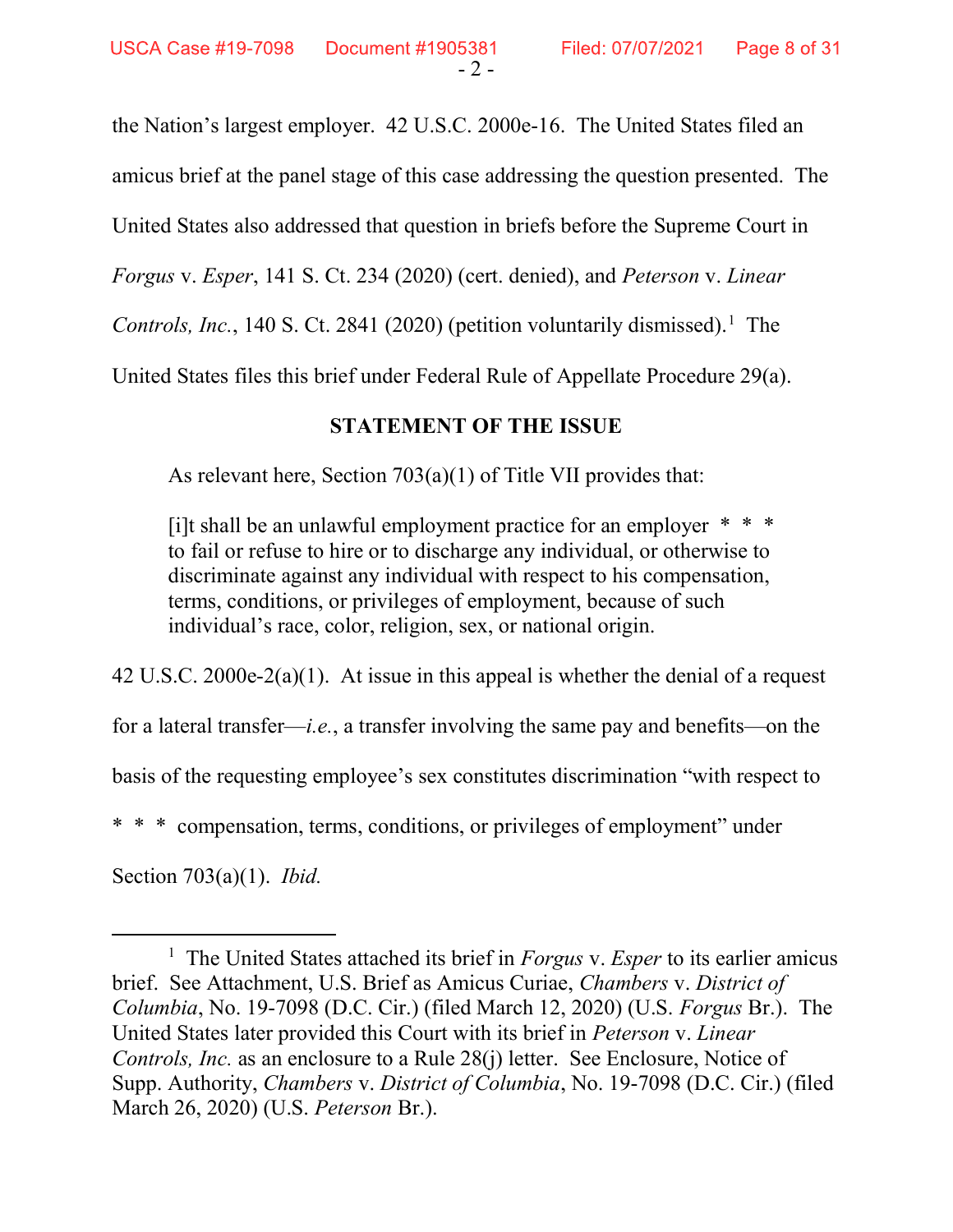#### PERTINENT STATUTE

Title VII of the Civil Rights Act of 1964, 42 U.S.C. 2000e-2(a)(1), states:

(a) Employer practices

It shall be an unlawful employment practice for an employer—

(1) to fail or refuse to hire or to discharge any individual, or otherwise to discriminate against any individual with respect to his compensation, terms, conditions, or privileges of employment, because of such individual's race, color, religion, sex, or national origin[.]

#### STATEMENT OF THE CASE

#### 1. Statutory Background

a. In 1964, Congress enacted Title VII to "assure equality of employment opportunities and to eliminate \* \* \* discriminatory practices and devices" in the workplace. McDonnell Douglas Corp. v. Green, 411 U.S. 792, 800 (1973). This case involves "Title VII's core antidiscrimination provision," Section 703(a)(1). Burlington N. & Santa Fe Ry. Co. v. White, 548 U.S. 53, 61 (2006). Section 703(a)(1) makes it unlawful for a private employer or a state or local government "to fail or refuse to hire or to discharge any individual, or otherwise to discriminate against any individual with respect to his compensation, terms, conditions, or privileges of employment, because of such individual's race, color, religion, sex, or national origin." 42 U.S.C. 2000e-2(a)(1); see 42 U.S.C.  $2000e(a)-(b)$ .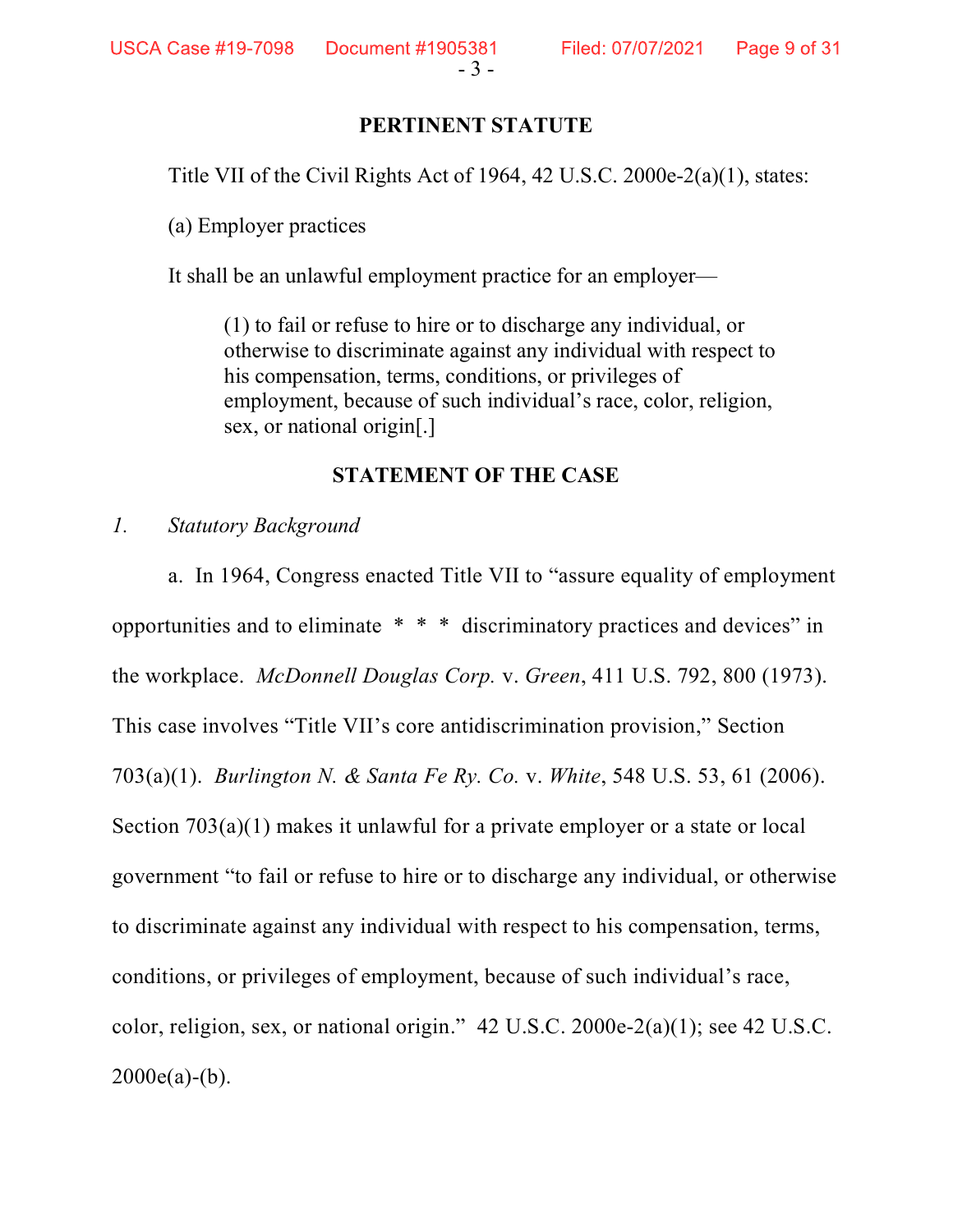Title VII includes several other relevant provisions. Section 703(a)(2) makes it unlawful for a private employer or a state or local government "to limit, segregate, or classify \* \* \* employees or applicants for employment in any way which would deprive or tend to deprive any individual of employment opportunities or otherwise adversely affect his status as an employee, because of such individual's race, color, religion, sex, or national origin." 42 U.S.C. 2000e-2(a)(2). Section 704(a) prohibits retaliation by a private employer or a state or local government against employees or applicants for engaging in conduct protected by Title VII. 42 U.S.C. 2000e-3(a). And Section 717(a) provides that federal-sector "personnel actions \* \* \* shall be made free from any discrimination based on race, color, religion, sex, or national origin." 42 U.S.C. 2000e-16(a).

b. In Brown v. Brody, 199 F.3d 446 (D.C. Cir. 1999), this Court considered Title VII claims arising from two allegedly discriminatory "lateral transfer decisions." Id. at 455. First, the employer "assigned [the plaintiff] to a position she did not desire." Ibid. Second, the employer "declined to assign [the plaintiff] to a newly created position [that] she did desire." *Ibid.* There was "no dispute that the pay and benefits were the same in [the plaintiff's] original job, in the job to which she was sent, and in the job she was denied."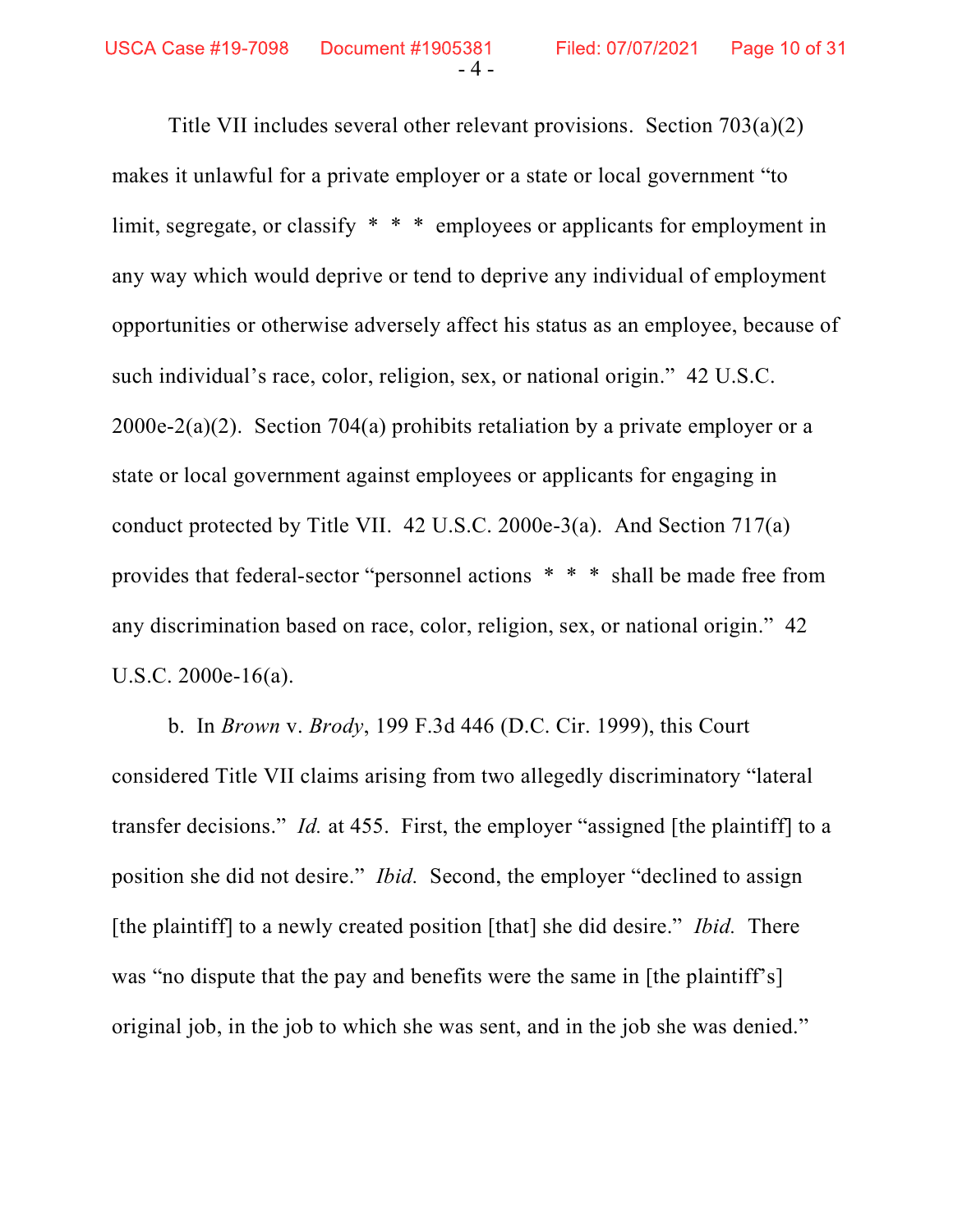Ibid. The court accordingly characterized both the involuntary transfer and the requested transfer as "purely lateral." Id. at 456 (citation omitted).

Drawing on what it called a "clear trend of authority" in other courts, this Court held that a purely lateral transfer (or the denial of a requested lateral transfer) does not violate Title VII without "a clear showing of adversity" above and beyond the transfer decision itself. Brown, 199 F.3d at 455-456 (citation omitted). Specifically, the Court announced "the following rule" for Title VII discrimination cases:

a plaintiff who is made to undertake or who is denied a lateral transfer—that is, one in which she suffers no diminution in pay or benefits—does not suffer an actionable injury unless there are some other materially adverse consequences affecting the terms, conditions, or privileges of her employment \* \* \* such that a reasonable trier of fact could conclude that the plaintiff has suffered objectively tangible harm.

Id. at 457. The Court contrasted the required "tangible harm" necessary to state a Title VII claim with "[m]ere idiosyncracies of personal preference," which "are not sufficient to state an injury." *Ibid.*; see *ibid.* (citing cases from other circuits holding that an allegedly discriminatory transfer affecting only an employee's "subjective preferences" or that "makes an employee unhappy" is not actionable under Title VII) (citations omitted).<sup>2</sup>

<sup>&</sup>lt;sup>2</sup> While *Brown* involved a Title VII claim by a federal employee under Section 717(a), this Court relied on cases decided under Section 703(a)(1) and held that its reasoning applied equally to both sections. 199 F.3d at 452-453.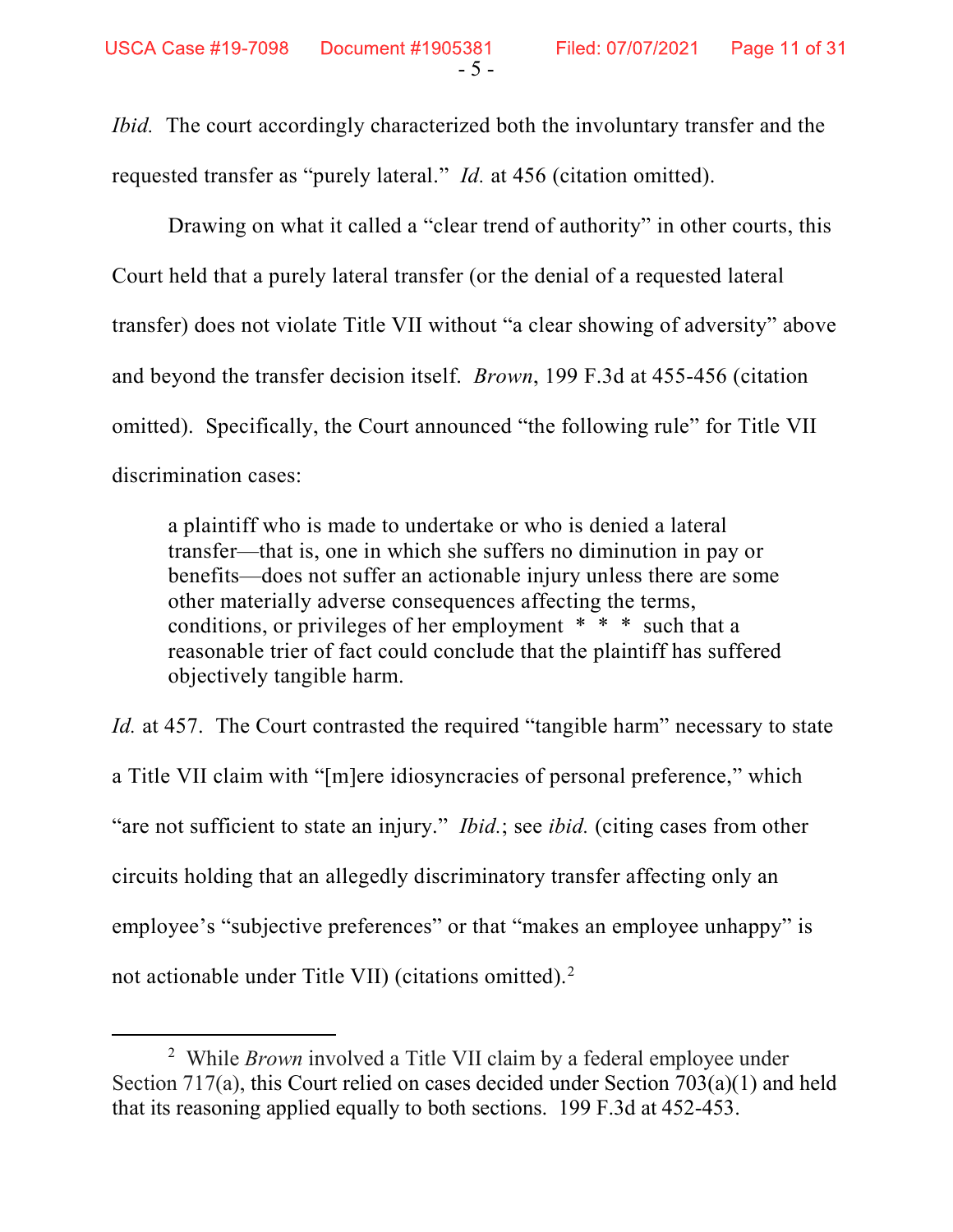Brown based its holding in part on the Supreme Court's then-recent decision in Burlington Industries, Inc. v. Ellerth, 524 U.S. 742 (1998). See Brown, 199 F.3d at 456-457 (citing Ellerth, 524 U.S. at 761). In Ellerth, the Supreme Court considered the appropriate standard for imposing vicarious liability on an employer for a supervisor's acts of sexual harassment. 524 U.S. at 761-763. The Court held that an employer is always vicariously liable for a supervisor's discriminatory harassment if it culminates in a "tangible employment action," defined as "a significant change in employment status, such as a hiring, firing, failing to promote, reassignment with significantly different responsibilities, or a decision causing a significant change in benefits." *Id.* at 761. By contrast, where there is no "tangible employment action," an employer may avoid vicarious liability for a supervisor's discriminatory harassment by successfully asserting an affirmative defense. Id. at 764-765.

Applying the "tangible employment action" standard in Ellerth to the lateraltransfer claims in Brown, this Court held that the employee's claim failed because she had not provided sufficient evidence of a "discharge," "demotion," or other "tangible" harm of the kind the Supreme Court had described in Ellerth. Brown, 199 F.3d at 457 (citation omitted).

c. In a later decision—Burlington Northern & Santa Fe Railway Company v. White, 548 U.S. 53 (2006)—the Supreme Court expressly stated that Ellerth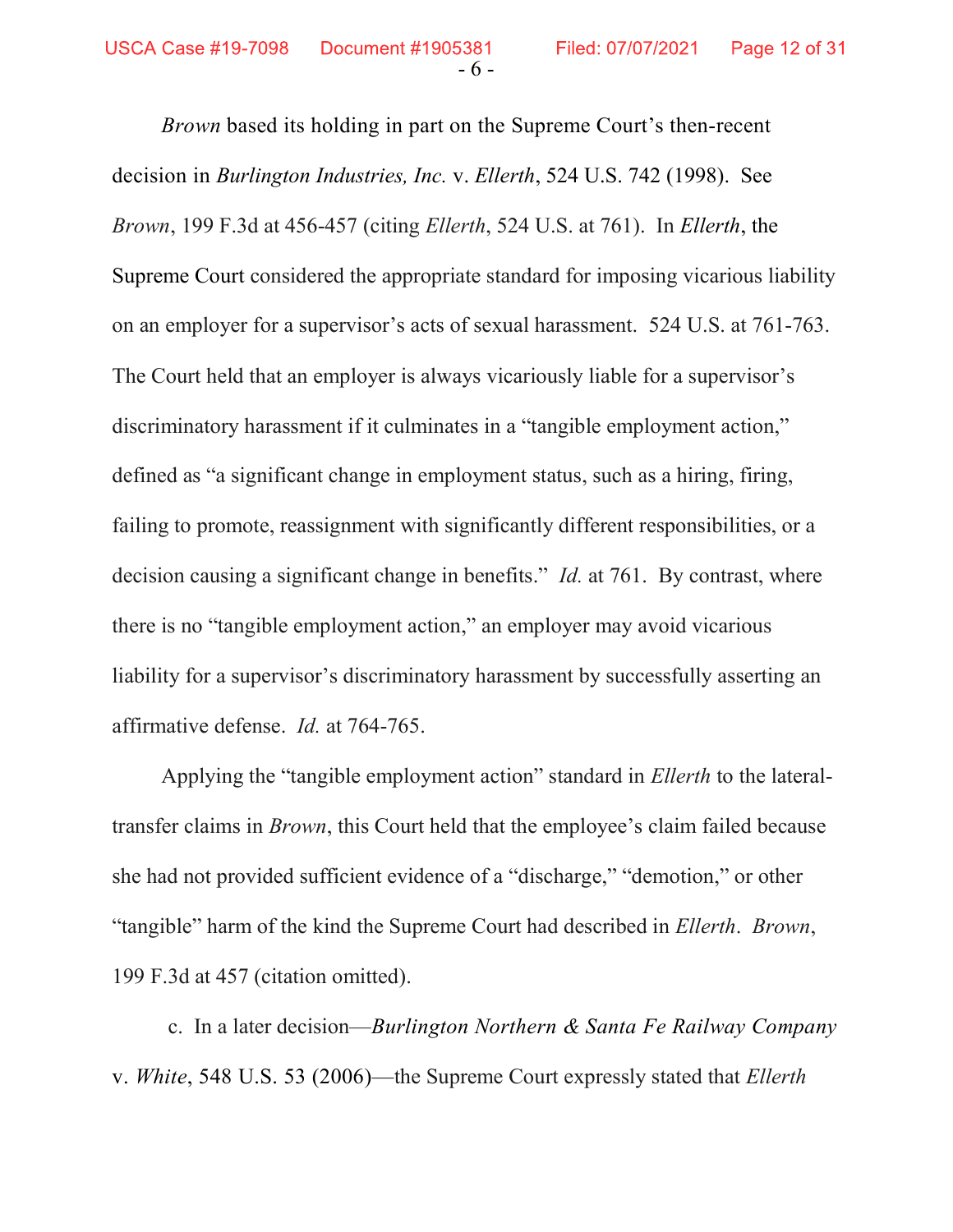"did not discuss the scope of" Title VII's "general antidiscrimination provision" but invoked the concept of a "'tangible employment action'  $* * *$  only to 'identify a class of [hostile work environment] cases in which an employer should be held vicariously liable (without an affirmative defense) for the acts of supervisors." White, 548 U.S. at 64-65 (brackets in original) (quoting Ellerth, 524 U.S. at 760-761).

Both before and after the Supreme Court's decision in White, this Court has repeatedly relied on its holding in *Brown* that lateral transfer decisions are not actionable under Title VII without a further showing of a materially adverse consequence or objectively tangible harm, such as a demotion, or change in benefits. See, e.g., Ortiz-Diaz v. United States Dep't of Hous. & Urban Dev., 867 F.3d 70, 74 (D.C. Cir. 2017); Czekalski v. Peters, 475 F.3d 360, 364-365 (D.C. Cir. 2007); Stewart v. Ashcroft, 352 F.3d 422, 426 (D.C. Cir. 2003). In recent years, however, several judges of this Court have called for *Brown* to be revisited and overruled. See Ortiz-Diaz, 867 F.3d at 81 (Rogers, J., concurring) ("[I]t remains long past time for the *en banc* court  $* * *$  to make clear that transfers denied because of race, color, religion, sex, or national origin are barred under Title VII[.]"); ibid. (Kavanaugh, J., concurring) ("[T]he en banc Court at some point should \* \* \* definitively establish the following clear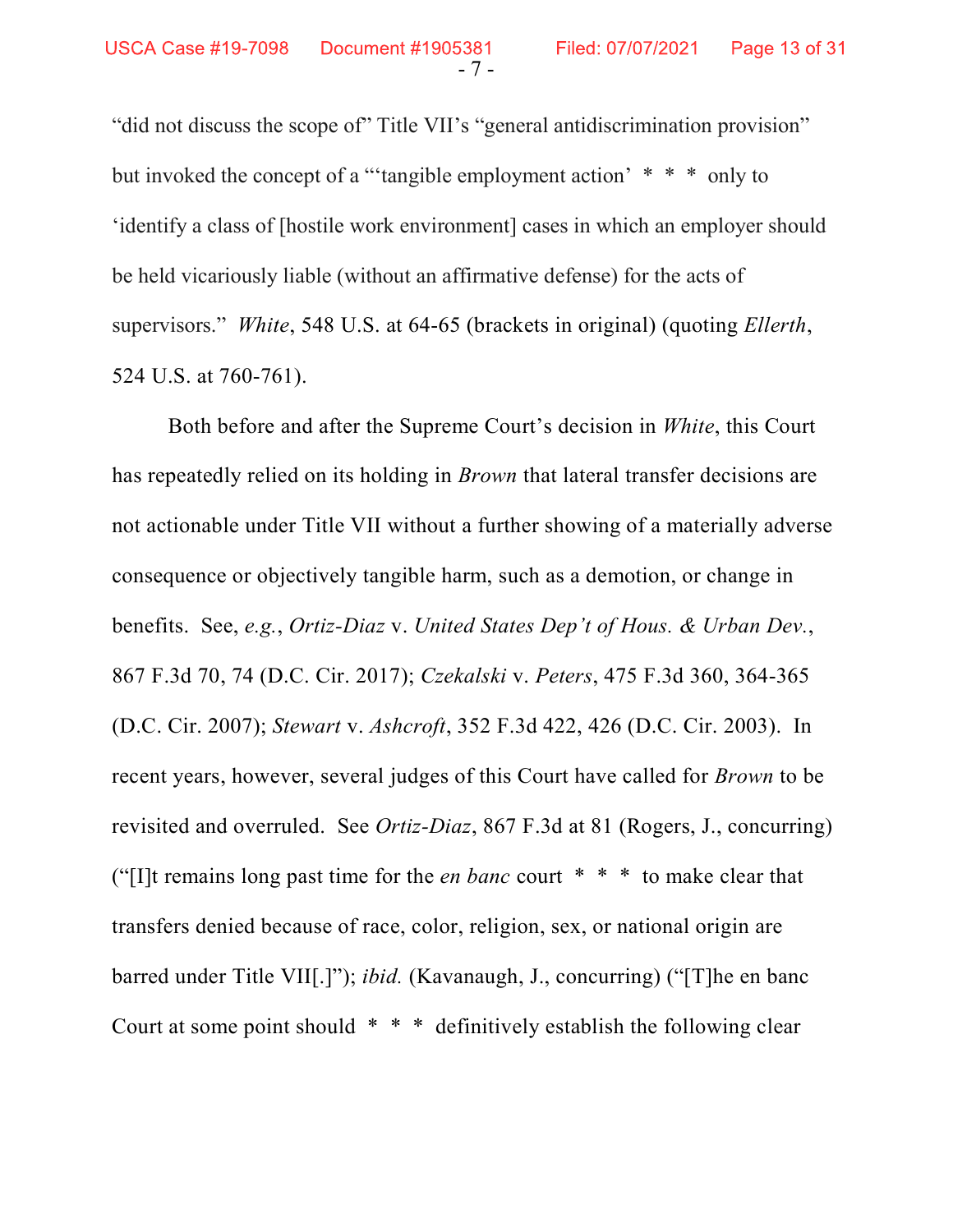principle: All discriminatory transfers (and discriminatory denials of requested transfers) are actionable under Title VII.").

d. In May 2019, the federal government filed a Supreme Court brief taking the position that discriminatory lateral transfers state a claim under Title VII. See U.S. Forgus Br. at 8, 10-16. The government identified this Court's decision in *Brown* as one of the many court of appeals decisions misinterpreting the statute, and the government endorsed the position advocated by Judges Rogers and Kavanaugh in their Ortiz-Diaz concurrences. Id. at 12-13. The government reiterated its position in a subsequent amicus brief, filed at the invitation of the Supreme Court, in March 2020. See U.S. Peterson Br. at 6-17. The Court ultimately denied certiorari at the government's request in the first case, and the second case was dismissed after the parties settled.

#### 2. Procedural History

a. Plaintiff-Appellant Mary Chambers was employed as a Support Enforcement Specialist in the Interstate Unit of the Child Support Services Division of the District of Columbia's Office of Attorney General. J.A. 276. As relevant here, Chambers alleged that the District "permitt[ed] male employees to transfer to other departments \* \* \* but denied [Chambers] \* \* \* the same opportunity to transfer" because of her sex. J.A. 276 (first set of brackets in original).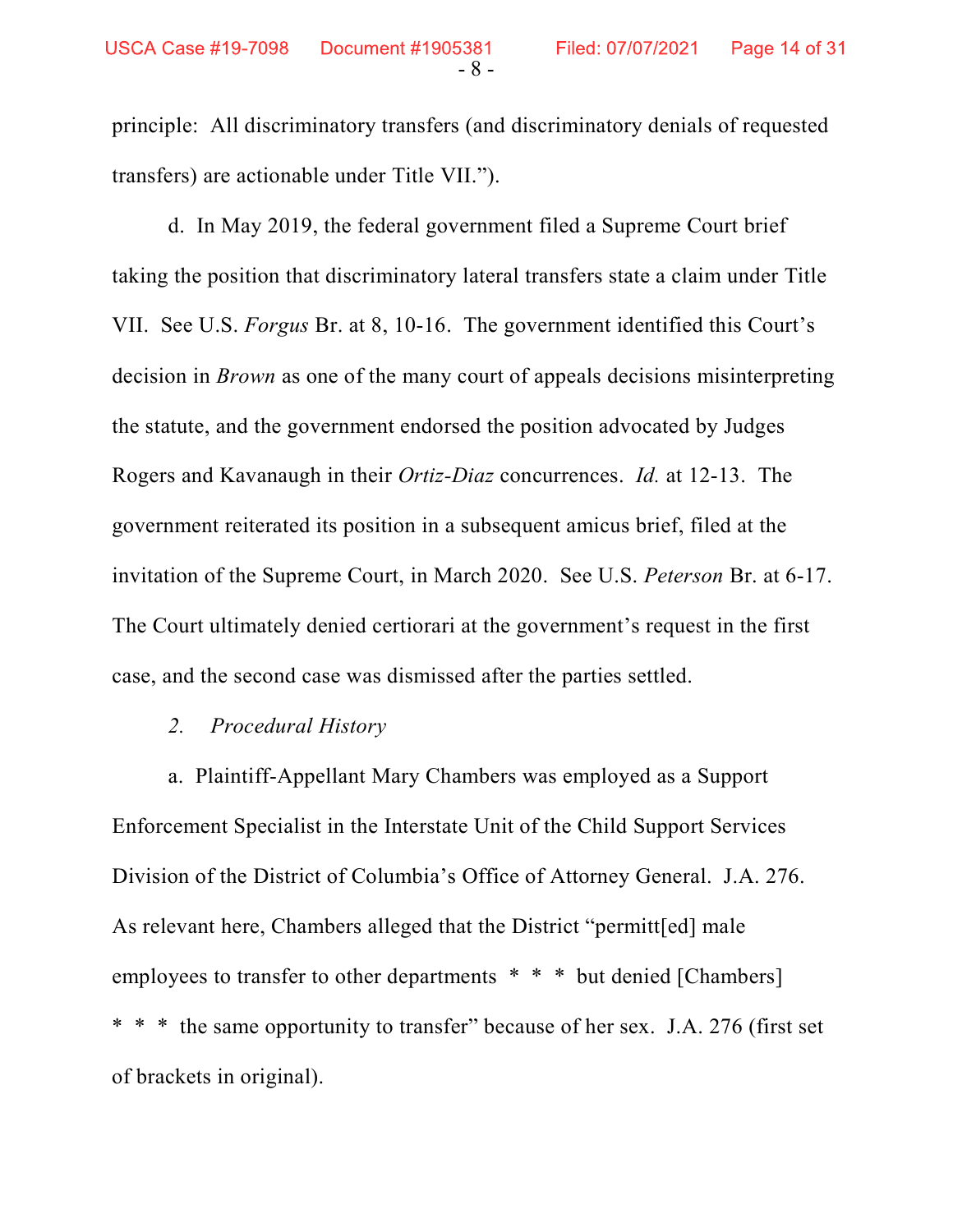The district court granted summary judgment to the District. J.A. 293-295. The court explained that under this Court's precedent in *Brown* and subsequent cases, the denial of a purely lateral transfer is not actionable under Section 703(a)(1) "unless there are some other materially adverse consequences affecting the terms, conditions, or privileges of [an employee's] employment or her future employment opportunities such that a reasonable trier of fact could conclude that the plaintiff has suffered objectively tangible harm." J.A. 293 (brackets in original) (quoting Brown, 199 F.3d at 457). Accordingly, the court held that the District was entitled to summary judgment because Chambers had adduced no evidence that she "suffered any harm, let alone any material adverse consequences," from the denial of any requested transfer. J.A. 294 (rejecting as unsupported by the record Chambers' contentions that she suffered "a loss in pay" or was "delayed in receiving" a pay increase as a result of the denied transfers) (citations omitted).

b. Chambers appealed. J.A. 296. The United States filed a brief as amicus curiae reiterating its position that all discriminatory job transfers (and discriminatory denials of job transfers) are actionable under Section 703(a)(1) of Title VII. U.S. Brief as Amicus Curiae 4-7.

In its now-vacated decision, the panel recognized that it was bound by this Court's decision in Brown and affirmed the grant of summary judgment, holding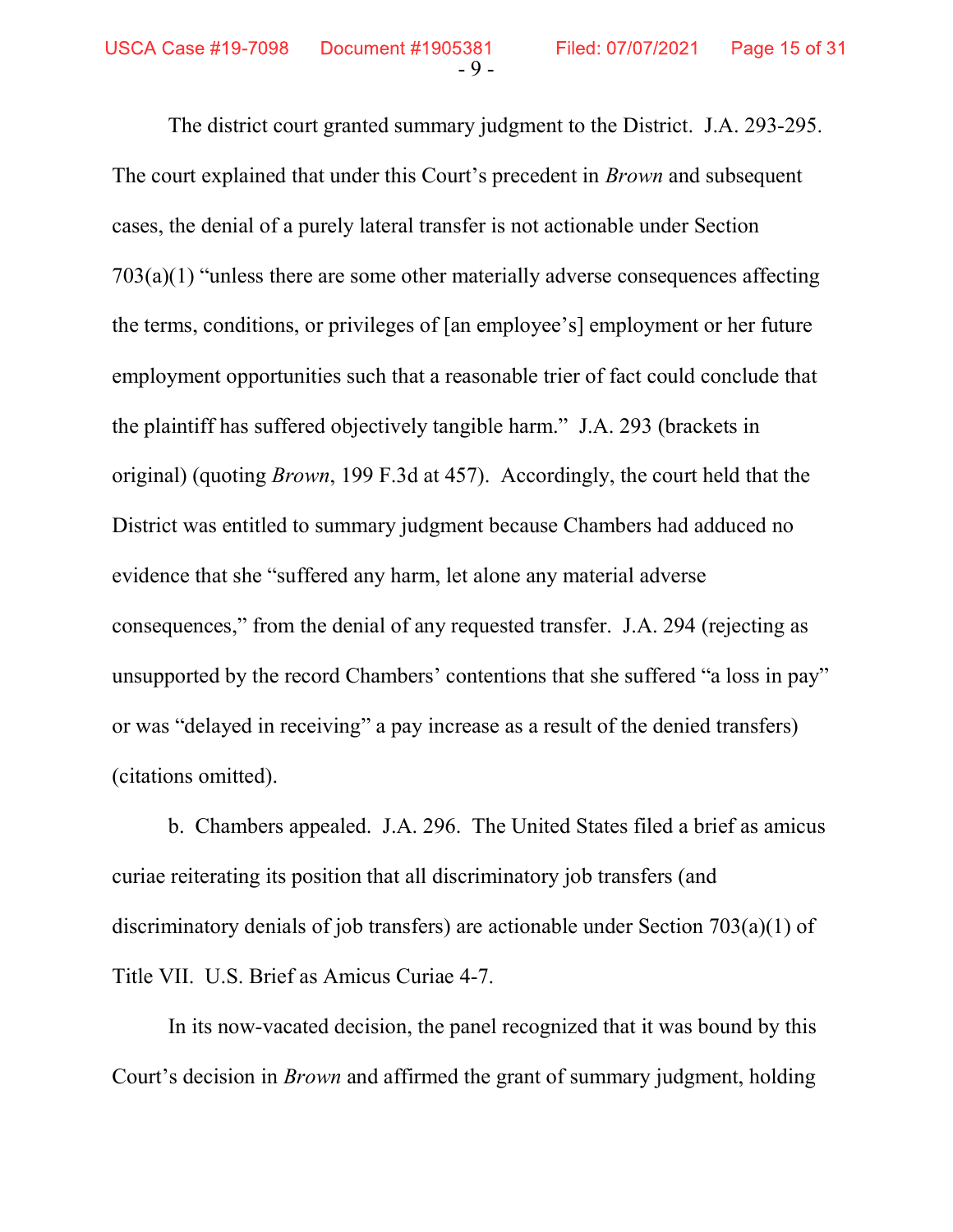that "no reasonable jury could conclude that Chambers suffered materially adverse consequences associated with the denial of her lateral transfer requests." Chambers v. District of Columbia, 988 F.3d 497, 501 (D.C. Cir. 2021). Judges Tatel and Ginsburg issued a separate concurrence calling for the Court to take this case en banc to overrule Brown. Id. at 503, 506 (Tatel and Ginsburg, JJ., concurring).<sup>3</sup> Relying in part on the position advocated by the United States, the concurrence noted that Brown's reasoning is inconsistent with the Supreme Court's subsequent decision in White and urged that "statutory text, Supreme Court precedent, and Title VII's objectives make clear that employers should never be permitted to transfer an employee or deny an employee's transfer request merely because of that employee's race, color, religion, sex, or national origin." Id. at 506; see id. at 503-504 (Tatel and Ginsburg, JJ., concurring).

The full Court subsequently voted to rehear this case en banc. The Court directed the parties to submit supplemental briefing limited to the question of whether the Court should retain the rule from *Brown* "that the denial or forced acceptance of a job transfer is actionable" under Section 703(a)(1) of Title VII "only if there is 'objectively tangible harm." Order 2, Chambers v. District of Columbia, No. 19-7098 (D.C. Cir. May 5, 2021) (quoting Brown, 199 F.3d at 457).

<sup>&</sup>lt;sup>3</sup> Then-Judge Garland was a member of the panel at the time that the case was argued, but did not participate in the decision in the case. See Chambers, 988 F.3d at 499 n.\*.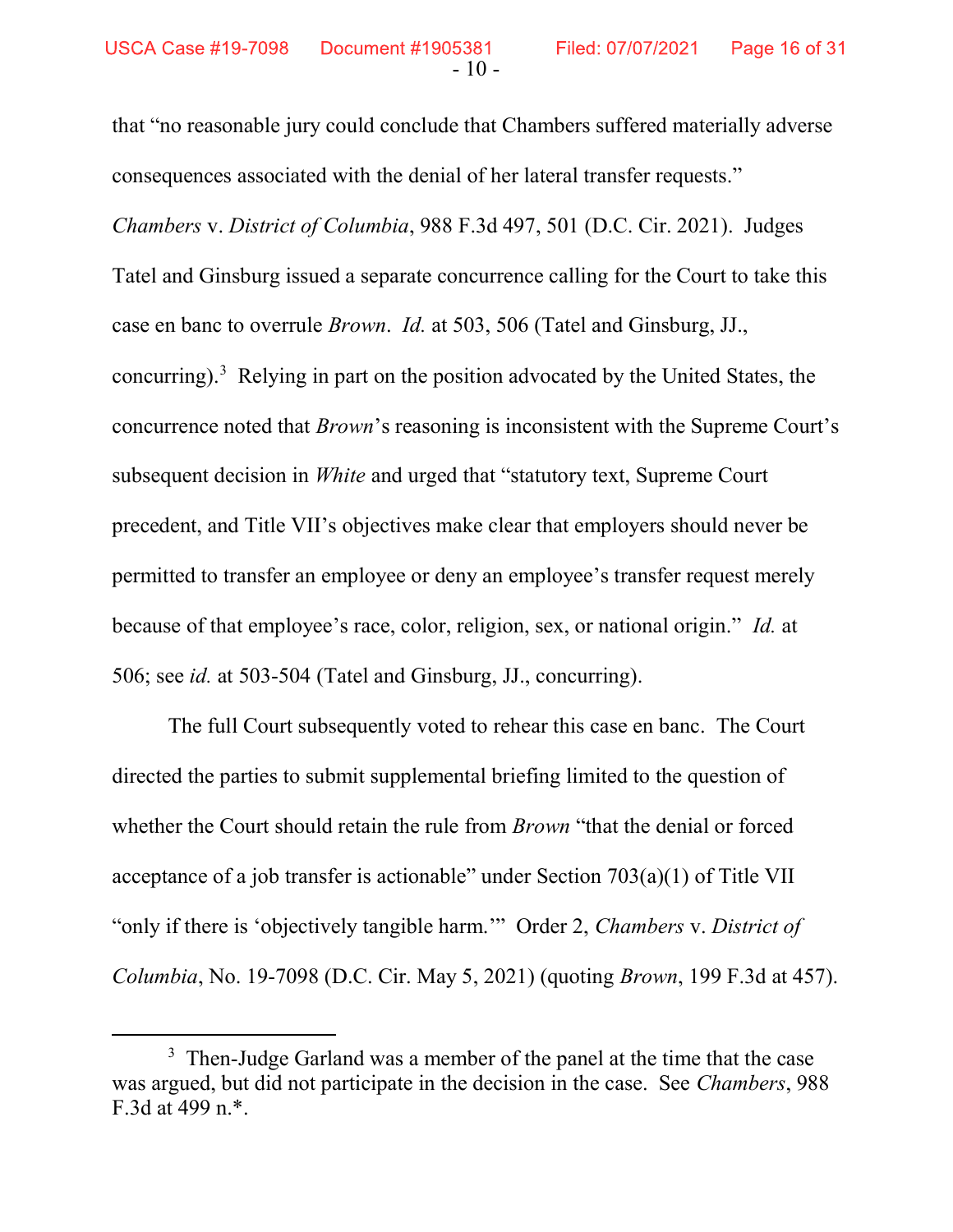Because the District did not endorse that rule at the panel stage, the Court appointed an amicus curiae to defend Brown's holding before the en banc Court. Order 1, Chambers v. District of Columbia, No. 19-7098 (D.C. Cir. May 5, 2021).

#### SUMMARY OF ARGUMENT

 As the United States has contended before the Supreme Court, and as multiple judges of this Court have recognized in recent years, all forced job transfers and denials of requested job transfers based on an employee's race, color, religion, sex, or national origin are actionable under Title VII. 42 U.S.C. 2000e- $2(a)(1)$ . This Court's contrary rule in *Brown*—requiring plaintiffs to prove certain "materially adverse consequences" or "objectively tangible harm" in order to have an actionable discrimination claim, 199 F.3d at 457—is at odds with the text, structure, and purpose of Title VII, as well as with Supreme Court precedent. This Court should overrule Brown and give effect to the plain language of the statute by holding that all discriminatory job transfers and discriminatory denials of requested job transfers are actionable under Section  $703(a)(1)$  of Title VII.<sup>4</sup>

<sup>&</sup>lt;sup>4</sup> The United States takes no position on the merits of plaintiff's claim or on any other issue presented in this case.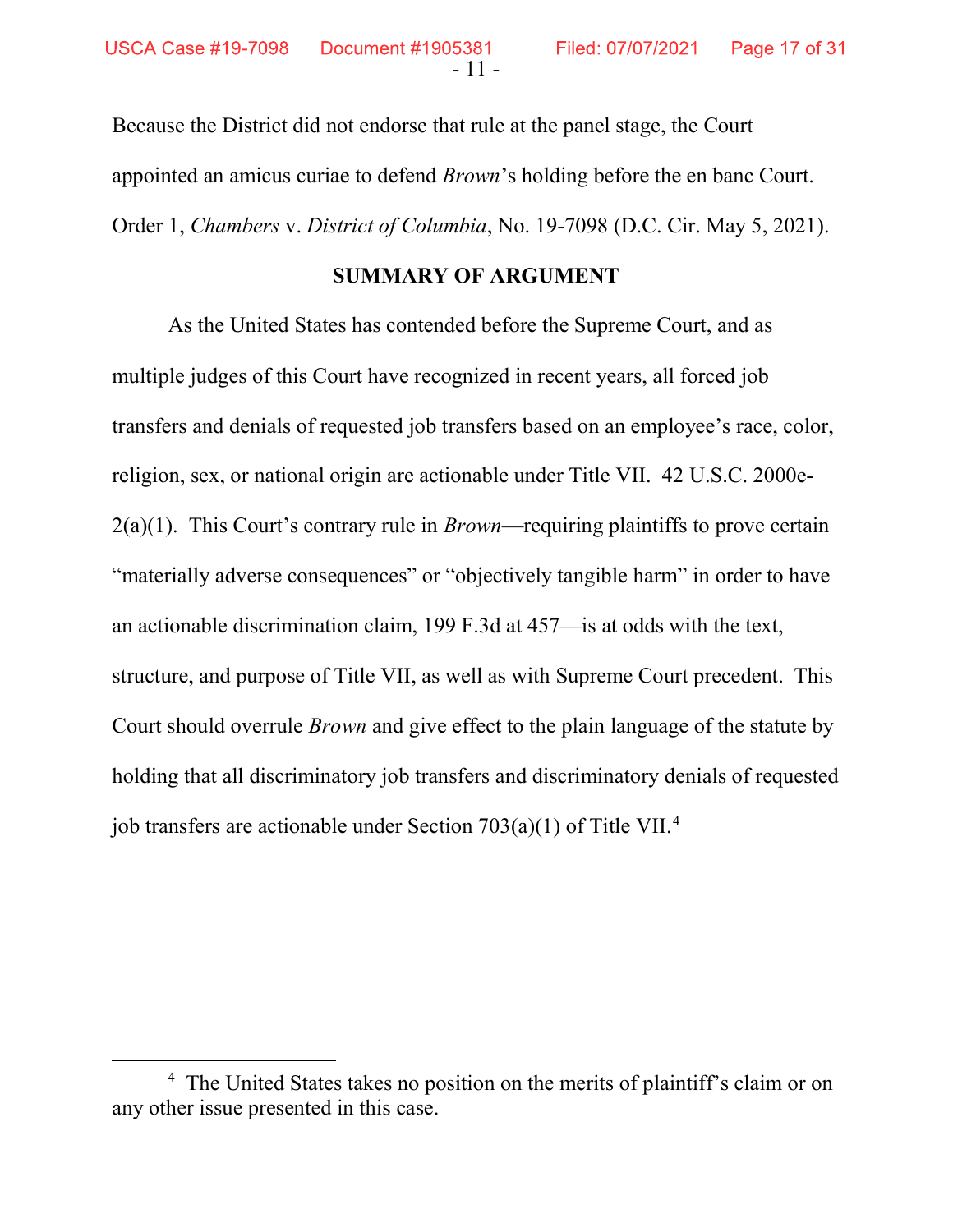**USCA Case #19-7098** 

#### ARGUMENT

#### ALL DISCRIMINATORY JOB TRANSFERS AND DISCRIMINATORY DENIALS OF REQUESTED JOB TRANSFERS ARE ACTIONABLE UNDER SECTION 703(a)(1) OF TITLE VII

In interpreting Title VII, the starting point, as always, is "the language of" the statute. Meritor Savings Bank, FSB v. Vinson, 477 U.S. 57, 64 (1986); see, e.g., Bostock v. Clayton Cnty., 140 S. Ct. 1731, 1738-1739 (2020); University of Tex. Sw. Med. Ctr. v. Nassar, 570 U.S. 338, 352-353 (2013); Burlington N. & Santa Fe Ry. Co. v. White, 548 U.S. 53, 62-64 (2006). The focus on "applying Title VII's text" to the question at hand reflects the Supreme Court's "charge  $* * *$  to give effect to the law Congress enacted." Lewis v. City of Chi., 560 U.S. 205, 215, 217 (2010); cf. Mount Lemmon Fire Dist. v. Guido, 139 S. Ct. 22, 24-27 (2018).

The key statutory text in this case, Section  $703(a)(1)$ , makes it unlawful for a private employer or a state or local government "to fail or refuse to hire or to discharge any individual, or otherwise to discriminate against any individual with respect to his compensation, terms, conditions, or privileges of employment, because of such individual's race, color, religion, sex, or national origin." 42 U.S.C. 2000e-2(a)(1). Chambers does not allege that the District made a "hir $\lceil \text{ing} \rceil$ " or "discharge" decision based on her sex, nor does she contend at this stage of the case that sex played a role in her "compensation." Ibid. The question before the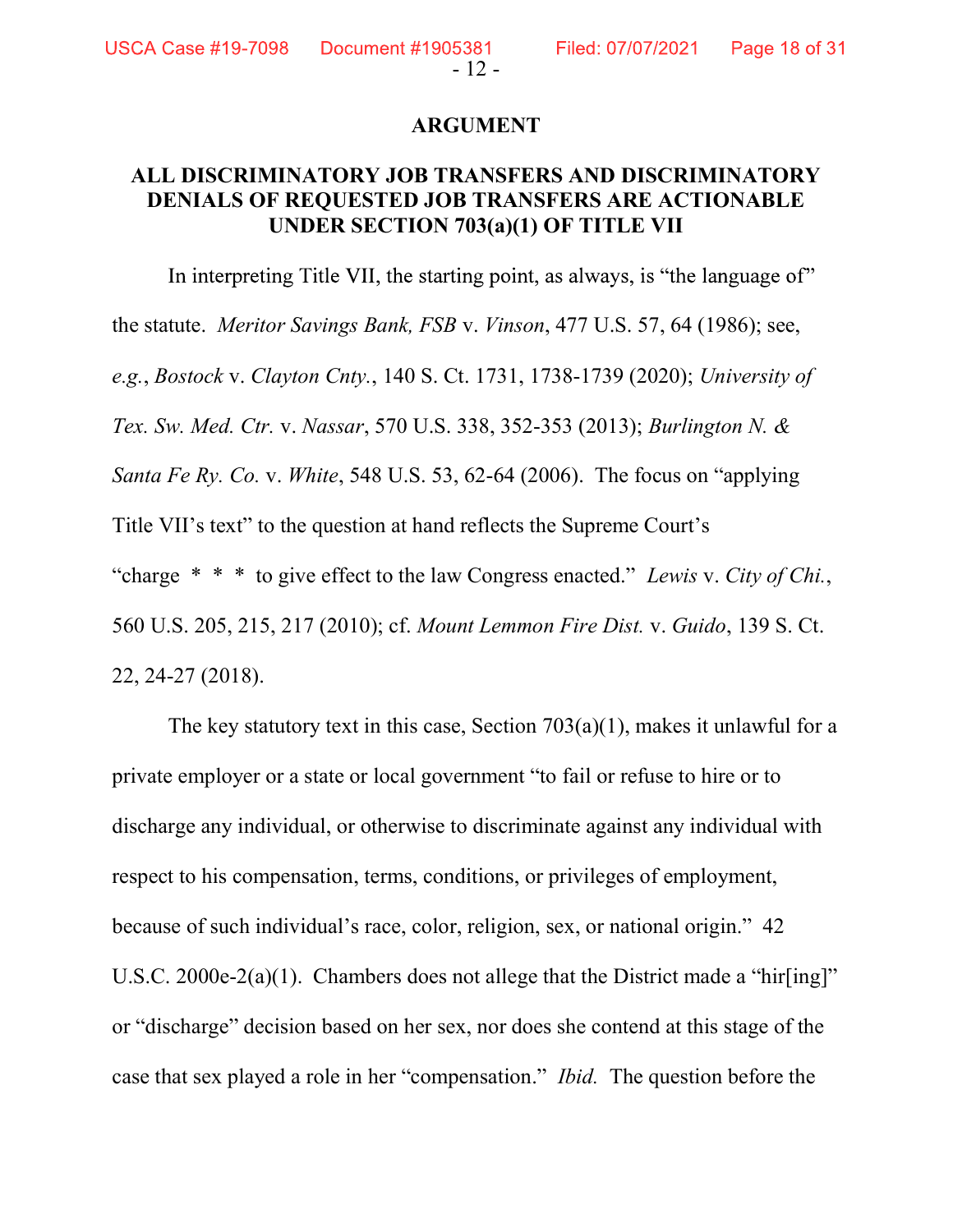Court is therefore whether the discriminatory denial (or forced acceptance) of a purely lateral transfer—*i.e.*, to a position that carries the same salary, level of responsibilities, and possibility for career advancement—involves discrimination "with respect to \* \* \* terms, conditions, or privileges of employment."

Congress did not define the phrase "terms, conditions, or privileges of employment" in Title VII. "When a term goes undefined in a statute," courts give "the term its ordinary meaning." Taniguchi v. Kan Pac. Saipan, Ltd., 566 U.S. 560, 566 (2012). Under the ordinary meaning of the statutory language at issue here, formally transferring an employee from one job to another, or denying such a transfer, plainly involves the "terms" or "conditions" of employment. 42 U.S.C. 2000e-2(a)(1). See Chambers v. District of Columbia, 988 F.3d 497, 503-504 (D.C. Cir. 2021) (Tatel and Ginsburg, JJ., concurring). Indeed, as the United States has previously argued, it is difficult to imagine a more fundamental "term[]" or "condition<sup>[]"</sup> of employment than *the position itself.* See U.S. Forgus Br. at 13 (citation omitted; brackets in original). Thus, "transferring an employee because of the employee's race[,] [color, religion, sex, or national origin] (or denying an employee's requested transfer because of the employee's race[,] [color, religion, sex, or national origin]) plainly constitutes discrimination with respect to 'compensation, terms, conditions, or privileges of employment' in violation of Title VII," regardless of whether the two positions have the same salary, level of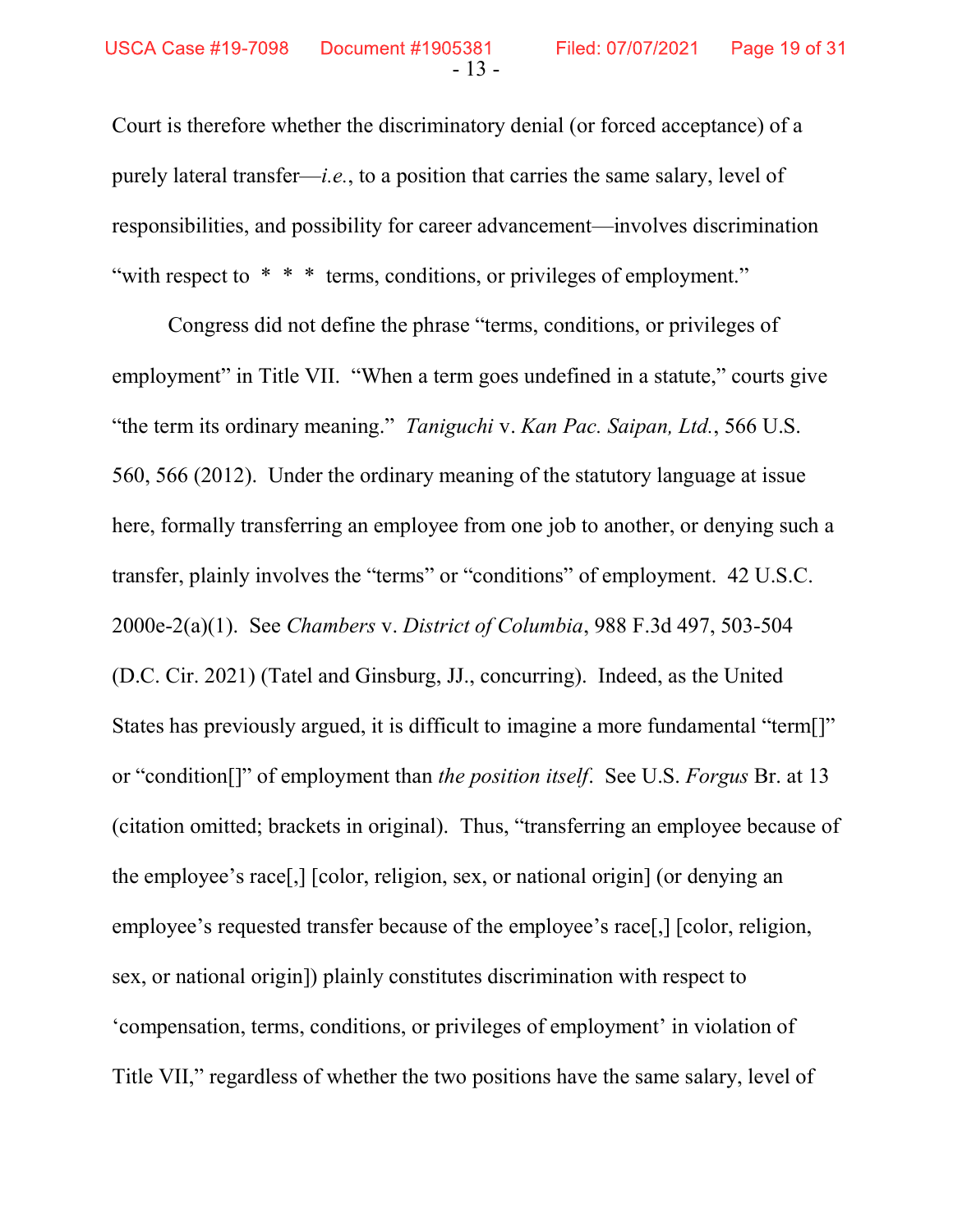responsibilities, and possibilities for career advancement. Ortiz-Diaz v. United States Dep't of Hous. & Urban Dev., 867 F.3d 70, 81 (D.C. Cir. 2017) (Kavanaugh, J., concurring) (quoting  $42 \text{ U.S.C. } 2000 \text{e-}2(a)$ ).

Under that straightforward reading of the statutory text, "[a]ll discriminatory transfers (and discriminatory denials of requested transfers) are actionable under Title VII." Ortiz-Diaz, 867 F.3d at 81 (Kavanaugh, J., concurring); accord id. at 80-81 (Rogers, J., concurring); Chambers, 988 F.3d at 503-504 (Tatel and Ginsburg, JJ., concurring).

A. This Court's "Objectively Tangible Harm" Requirement Is At Odds With The Text, Structure, And Purpose Of Title VII

The restriction on the scope of actionable discrimination that this Court adopted in *Brown*—requiring that a plaintiff establish "objectively tangible harm" above and beyond the transfer or denial of a transfer itself, Brown v. Brody, 199 F.3d 446, 457 (D.C. Cir. 1999)—is at odds with the text, structure, and purpose of Title VII.

1. The text of Section  $703(a)(1)$  contains no requirement that plaintiffs prove a "materially adverse consequence[]" or other "objectively tangible harm," Brown, 199 F.3d at 457. Instead, Section 703(a)(1) "flatly makes it unlawful" for an employer to discriminate against an employee because of a protected characteristic with respect to the employee's terms, condition, or privileges of employment. *Chambers*, 988 F.3d at 503 (Tatel and Ginsburg, JJ., concurring).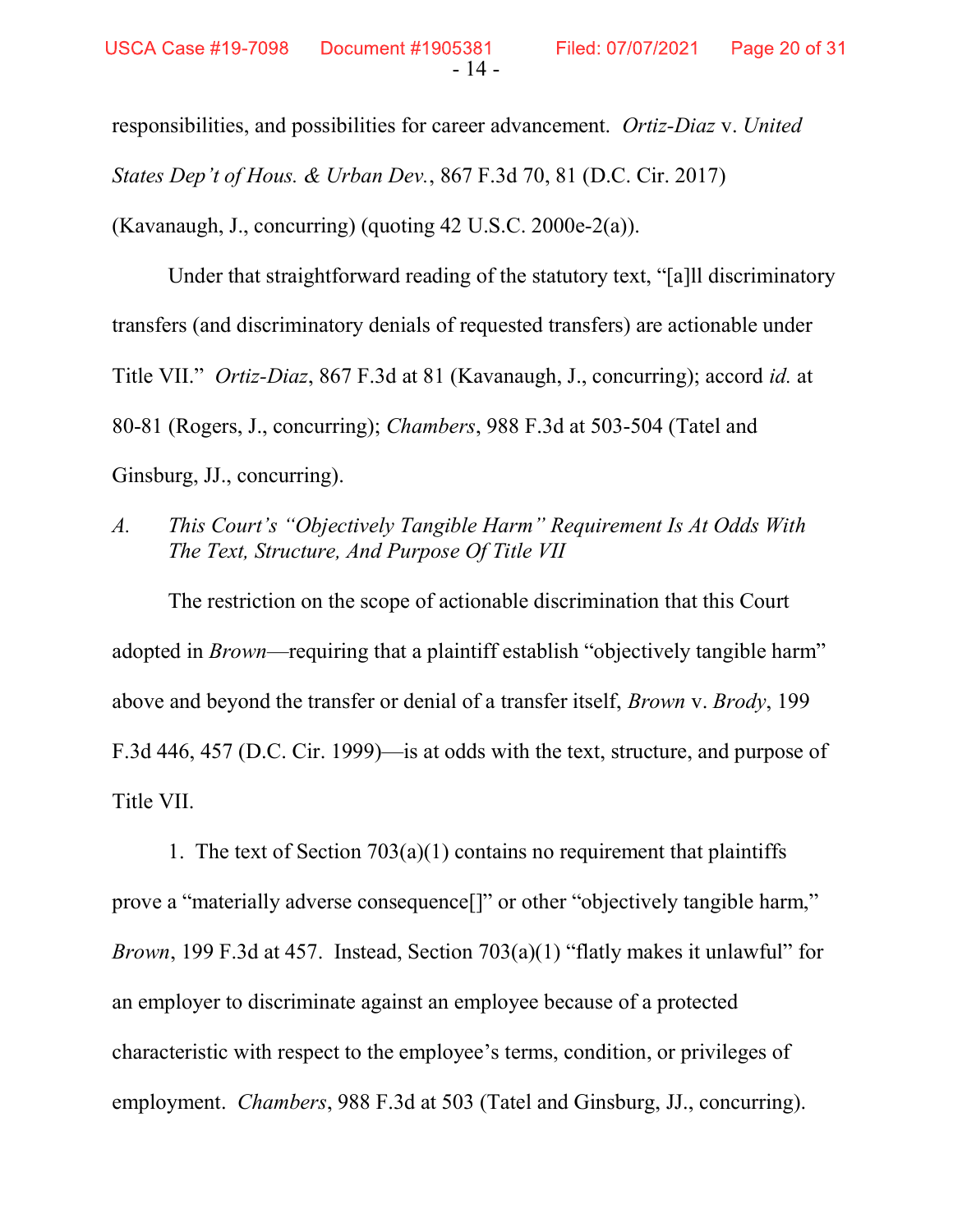Read according to its plain meaning, that key statutory phrase—"terms, conditions, or privileges of employment,"  $42 \text{ U.S.C. } 2000 \text{ e} - 2(a)(1)$ —"is an expansive concept" with a broad sweep, *Meritor*, 477 U.S. at 66. Indeed, the Supreme Court has explained that the statutory phrase "terms, conditions, or privileges of employment" evinces Congress's intent "to strike at the entire spectrum" of prohibited disparate treatment. Id. at 64 (citation omitted). Accordingly, "the language of Title VII is not limited to 'economic' or 'tangible' discrimination," but naturally covers discriminatory transfers between positions that are economically equivalent. Ibid.; see also Oncale v. Sundowner Offshore Servs., Inc., 523 U.S. 75, 78 (1998) (confirming that the statutory phrase "terms, conditions, or privileges" is not limited to "the narrow contractual sense") (citation omitted).

In imposing an "objectively tangible harm" requirement, *Brown* did not rely on any textual analysis of Title VII. The Court instead relied largely on the reasoning of other courts to conclude that "[m]ere idiosyncracies of personal preference are not sufficient to state an injury." *Brown*, 199 F.3d at 457.<sup>5</sup> But the prohibition of employment actions taken because of race, sex, color, religion or national origin is not a matter of enforcing an employee's "subjective preferences"

<sup>&</sup>lt;sup>5</sup> Brown recognized that one prior decision of this Court had read Title VII in a way that would appear to cover lateral transfers that do not "cause[] other tangible or economic loss." 199 F.3d at 453 (quoting Palmer v. Shultz, 815 F.2d 84, 98 (D.C. Cir. 1987)). Brown, however, found that result inconsistent with other circuit precedent and accordingly distinguished Palmer. Id. at 453-454.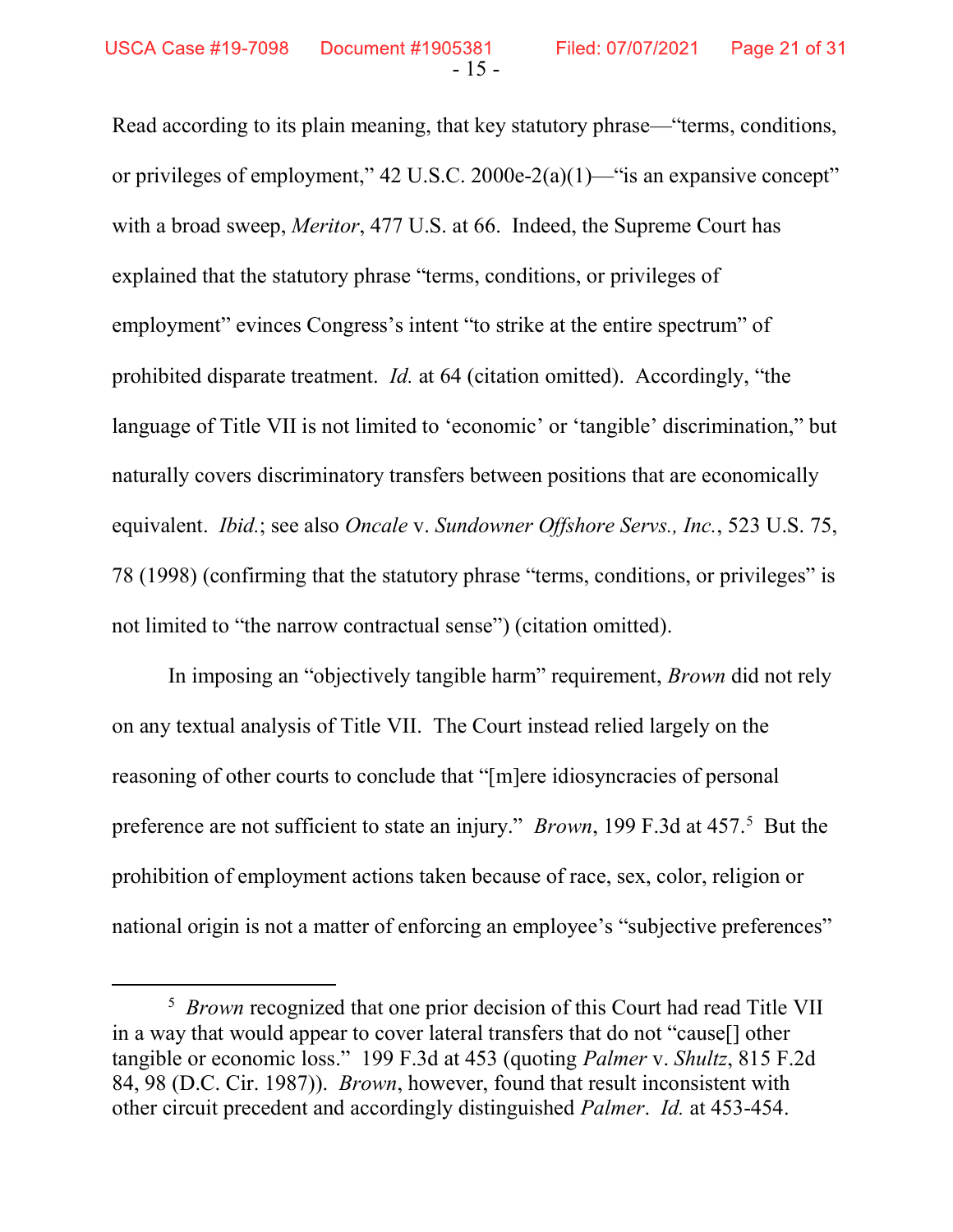with respect to the terms of her job, *ibid.* (citation omitted), but a matter of enforcing the statute as written by Congress, which guarantees an employee's right to be free from unlawful discrimination. Just as "[a]n individual employee's sex is 'not relevant to the selection, evaluation, or compensation of employees,'" Bostock, 140 S. Ct. at 1741 (quoting Price Waterhouse v. Hopkins, 490 U.S. 228, 239 (1989) (plurality opinion)), sex should also be a generally prohibited basis for denying or forcing a job transfer.

In enacting Section 703(a)(1), Congress did not include a requirement that, to be actionable, discriminatory conduct with respect to an employee's terms, conditions, or privileges of employment must result in a certain level of harm. That omission is especially notable because Congress knows how to require a particular showing of harm for an employment-discrimination claim. Indeed, the very next statutory paragraph—Section 703(a)(2)—makes it unlawful for an employer "to limit, segregate, or classify his employees or applicants for employment in any way which would deprive or tend to deprive any individual of employment opportunities or *otherwise adversely affect his status as an employee*, because of such individual's race, color, religion, sex, or national origin." 42 U.S.C. 2000e-2(a)(2) (emphasis added); see Chambers, 988 F.3d at 504 (Tatel and Ginsburg, JJ., concurring) see also U.S. Peterson Br. at 14-15 n.3. "Where Congress includes particular language in one section of a statute but omits it in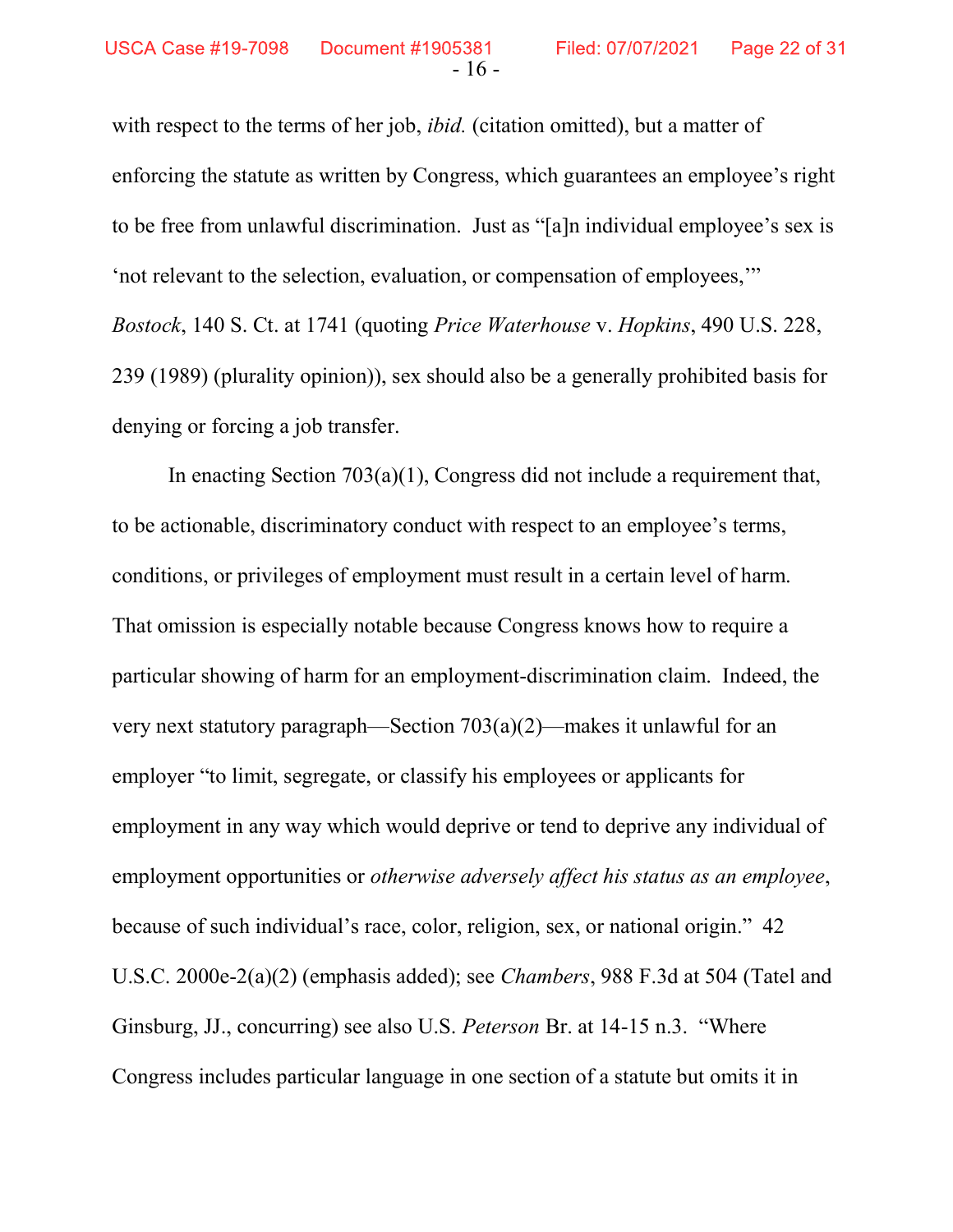another \* \* \* , it is generally presumed that Congress acts intentionally and purposely." Keene Corp. v. United States, 508 U.S. 200, 208 (1993).

- 17 -

 2. The rule announced in Brown also conflicts with the statute's objectives. Under *Brown*, even brazen acts of workplace discrimination—*i.e.*, transferring an employee from one position to another based explicitly on her race, sex, religion, color, or national origin—cannot give rise to an actionable discrimination claim unless there is a further showing of "objectively tangible harm," such as a decrease in salary or fewer opportunities for career advancement. One purpose of Title VII, however, is to "provide[]  $* * *$  equal opportunity to compete for *any* job, whether it is thought better or worse than another," or as here, provides materially the same pay and benefits. International Brotherhood of Teamsters v. United States, 431 U.S. 324, 338 n.18 (1977) (emphasis added). Indeed, by prohibiting discrimination relating to the terms, conditions, or privileges of employment, "Congress intended to prohibit all practices in whatever form which create inequality in employment opportunity due to discrimination." Franks v. Bowman Transp. Co., 424 U.S. 747, 763 (1976) (emphasis added). "The emphasis of both the language and the legislative history of the statute is on eliminating discrimination in employment." Trans World Airlines, Inc. v. Hardison, 432 U.S. 63, 71 (1977) (emphasis added).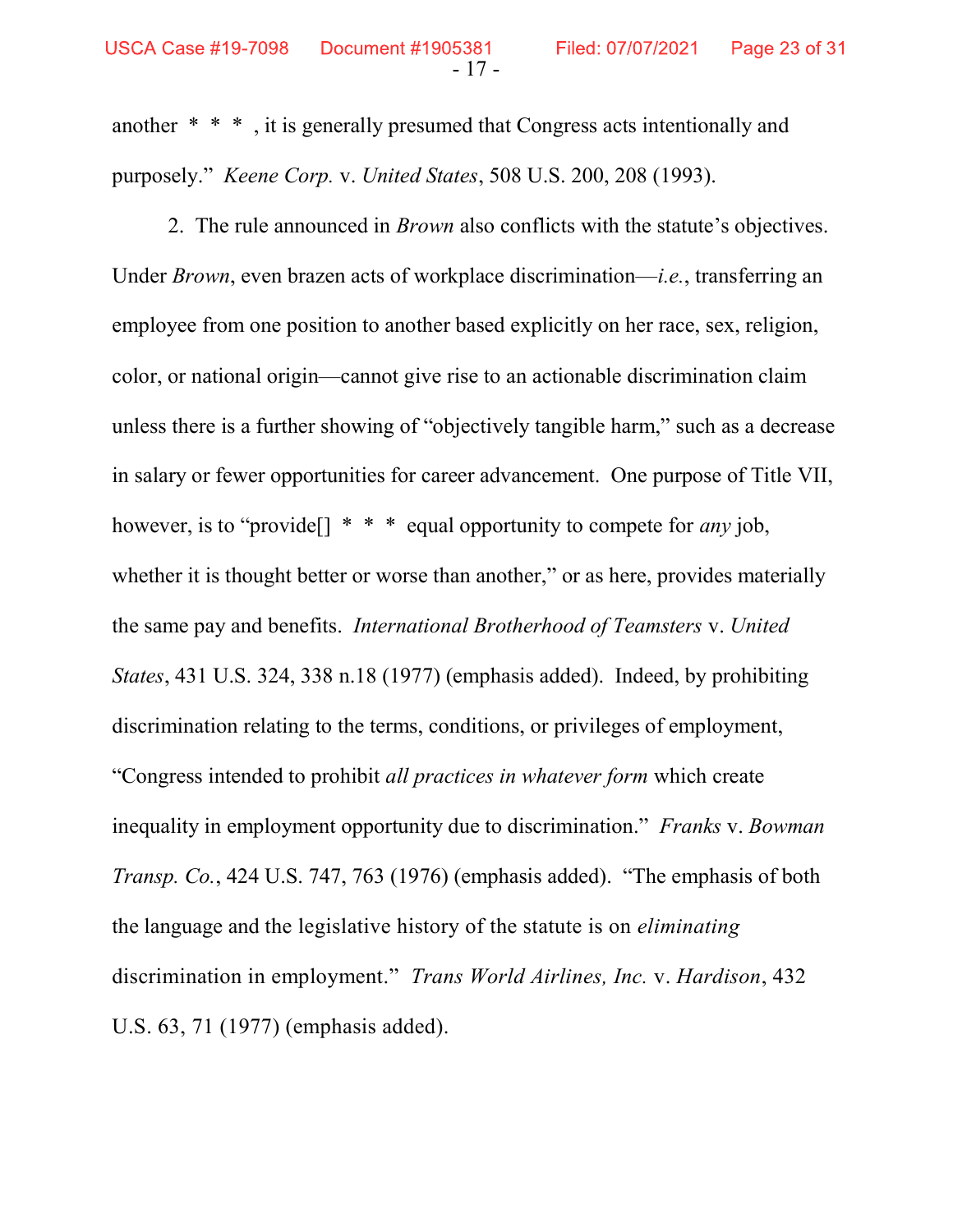In short, there is no question that transferring employees between positions (or rejecting requested transfers) because of race, sex, or another protected characteristic directly undermines "the important purpose of Title VII that the workplace be an environment free of discrimination." Ricci v. DeStefano, 557 U.S. 557, 580 (2009).

3. Contrary to this Court's reasoning in *Brown*, there is no need to import an atextual additional harm requirement in order to limit the scope of Section  $703(a)(1)$  or to ensure that the provision is not applied as a "general civility code" for the workplace. Oncale v. Sundowner Offshore Servs., Inc., 523 U.S. 75, 81 (1998). The limits on Section  $703(a)(1)$  come from the statutory text, not from "add[ing] words to the law to produce what is thought to be a desirable result." EEOC v. Abercrombie & Fitch Stores, Inc., 575 U.S. 768, 774 (2015). By limiting actionable discrimination under Section 703(a)(1) to discrimination "with respect to \* \* \* compensation, terms, conditions, or privileges of employment," 42 U.S.C. 2000e-2(a)(1), Section  $703(a)(1)$  already makes clear that it "protects an individual only from employment-related discrimination." White, 548 U.S. at 61 (emphasis added). Likewise, in a decision recognizing that a discriminatory hostile work environment is actionable under Title VII, the Supreme Court has emphasized that "merely offensive" conduct does not alone "alter[] the conditions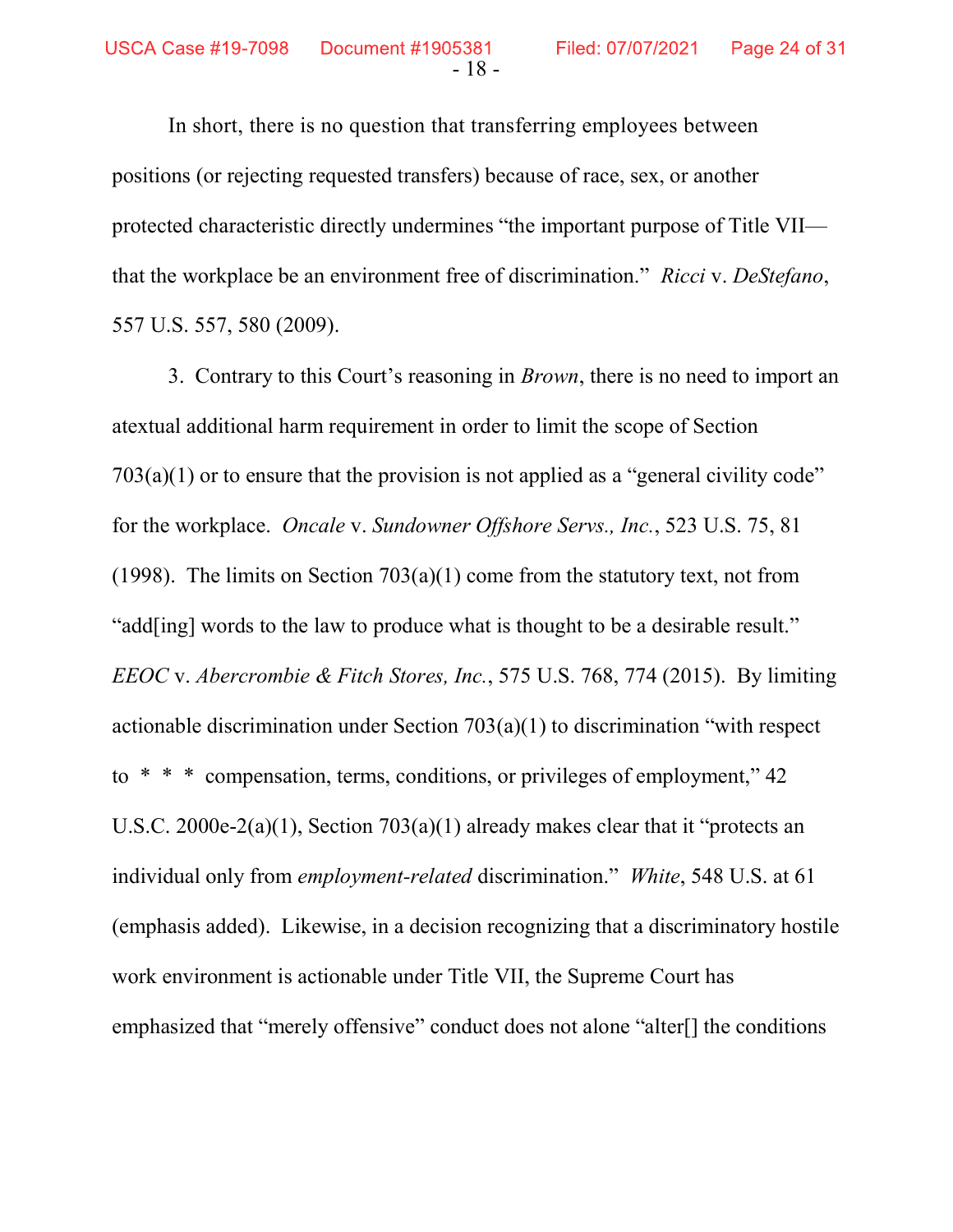of the victim's employment." Harris v. Forklift Sys. Inc., 510 U.S. 17, 21-22 (1993).

Moreover, identifying an employer action that implicates the "terms, conditions, or privileges of employment" satisfies only one element of a Section 703(a)(1) claim. To establish a Section 703(a)(1) violation, an employee must also prove that the employer "discriminate<sup>[d]</sup>  $* * * because of"$  a protected trait. 42 U.S.C. 2000e-2(a)(1) (emphasis added); see 42 U.S.C. 2000e-2(m). Thus, a plaintiff must prove that her employer has intentionally treated her "worse than others who are similarly situated" on the basis of a prohibited characteristic. Bostock, 140 S. Ct. at 1740. Taken together, these requirements, as set by Congress, ensure that a plaintiff must do more than simply allege unfavorable treatment in order to have an actionable claim. See U.S. Peterson Br. at 10.

B. This Court's "Objectively Tangible Harm" Requirement Is At Odds With Supreme Court Precedent

The rule that this Court announced in *Brown* is based on a misreading of the Supreme Court's decision in Burlington Industries, Inc. v. Ellerth, 524 U.S. 742 (1998). The Supreme Court's later decision in Burlington Northern  $\&$  Santa Fe Railway Company v. White, 548 U.S. 53 (2006), confirms that Ellerth provides no support for a requirement that an employee alleging a discriminatory transfer or denial of a requested transfer prove that she has suffered a "materially adverse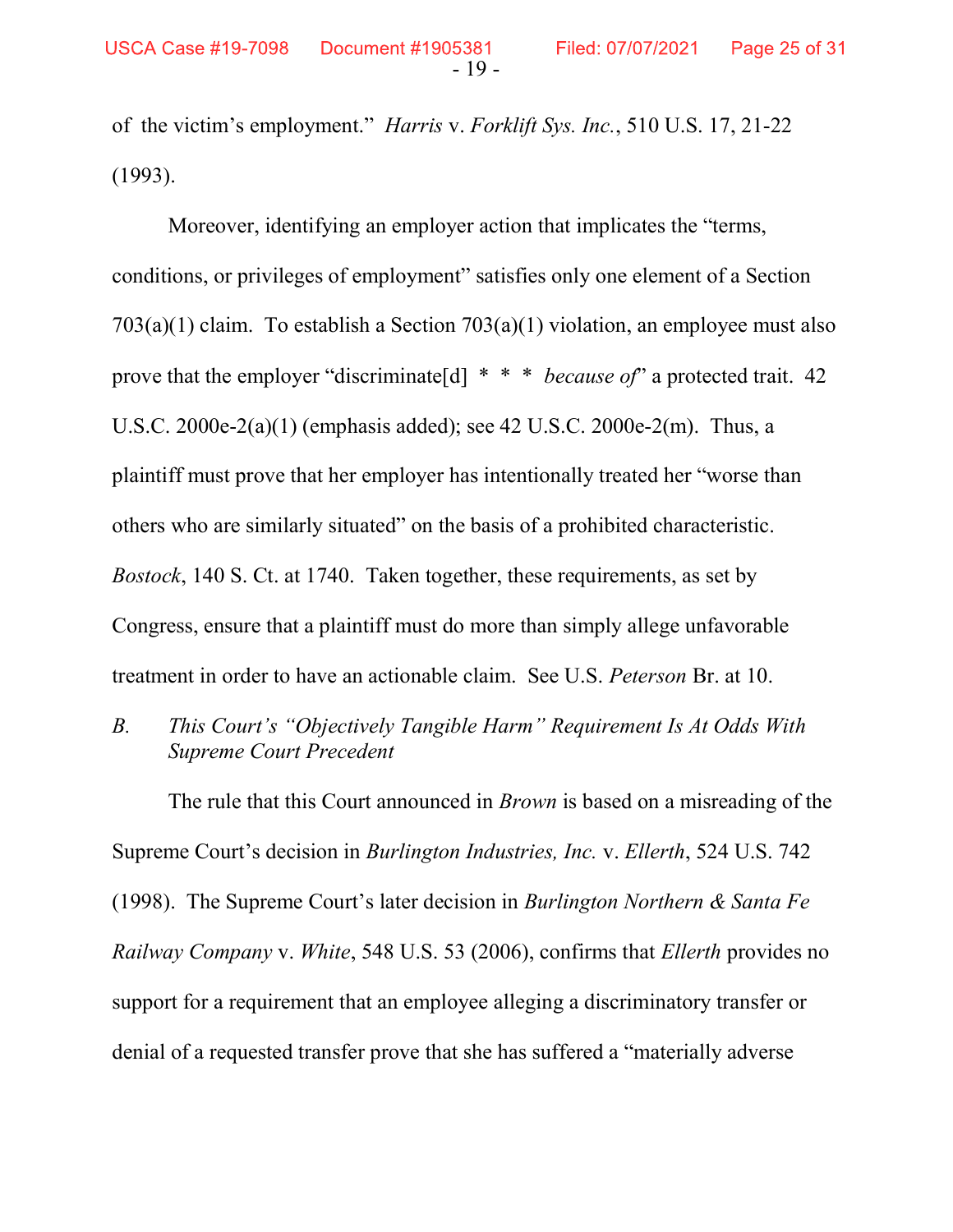consequence[]" that amounts to an "objectively tangible harm." Brown, 199 F.3d at 457.

 1. Ellerth involved a claim against an employer alleging that a supervisor had created a hostile work environment—and thereby altered "the terms or conditions of employment"—through "severe or pervasive" sexual harassment of an employee. 524 U.S. at 752. The question in Ellerth was not the substantive standard for such a claim; the question was under what circumstances "an employer has vicarious liability" for sexual harassment by a supervisor. *Id.* at 754. After reviewing agency-law principles, the Supreme Court determined that vicarious liability exists "when the supervisor's harassment culminates in a tangible employment action, such as discharge, demotion, or undesirable reassignment." *Id.* at 765. The Court reasoned that such a "tangible employment" action" by a supervisor necessarily "requires an official act of the enterprise," and therefore supports imposing vicarious liability on the employer. Id. at 761-762. When no such "tangible employment action" is taken by a supervisor, the Court explained, an employer may still be held liable, but it can avoid vicarious liability in certain circumstances by establishing an "affirmative defense." Id. at 764-765.

 Ellerth's identification of the "tangible employment action[s]" that support automatic imputation of vicarious liability to an employer in cases involving supervisory harassment says nothing about the meaning of "terms, conditions, or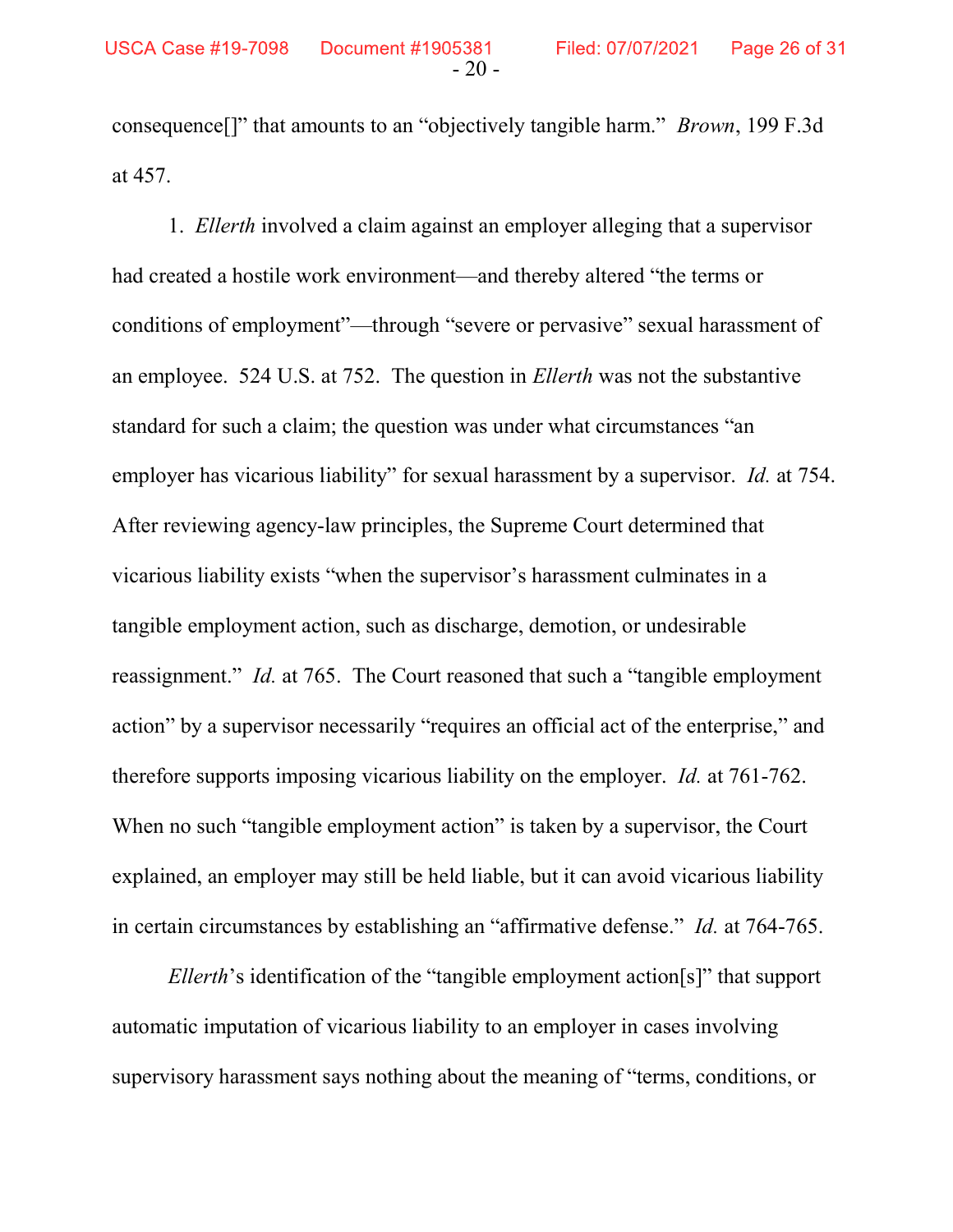privileges of employment" in Section  $703(a)(1)$ . 42 U.S.C.  $2000e-2(a)(1)$ .

Moreover, because Ellerth held that an employer should be held liable for a hostile work environment created by a supervisor even in the absence of any tangible employment action, so long as the employer does not establish an affirmative defense, the Supreme Court made clear that a tangible employment action is not a necessary ingredient of a Title VII discrimination claim. See Ellerth, 524 U.S. at 764-765. Indeed, in Ellerth itself, the Supreme Court explicitly refused to endorse use of the tangible employment action standard to define or limit the substantive scope of claims brought under Section  $703(a)(1)$ . See *id.* at 761 (noting that the concept of a "tangible employment action appears in numerous [discrimination] cases in the Courts of Appeals" and "[w]ithout endorsing the specific results of those decisions," the Court found it "prudent to import the concept" only for the purpose of "resolution of the vicarious liability issue"); see U.S. Forgus Br. at 16 n.4.

Consistent with this understanding, the Supreme Court in White expressly stated that *Ellerth* "did not discuss the scope of" Title VII's "general antidiscrimination provision," but rather invoked the concept of a "'tangible" employment action' \* \* \* only to 'identify a class of [hostile work environment] cases' in which an employer should be held vicariously liable (without an affirmative defense) for the acts of supervisors." White, 548 U.S. at 64-65 (quoting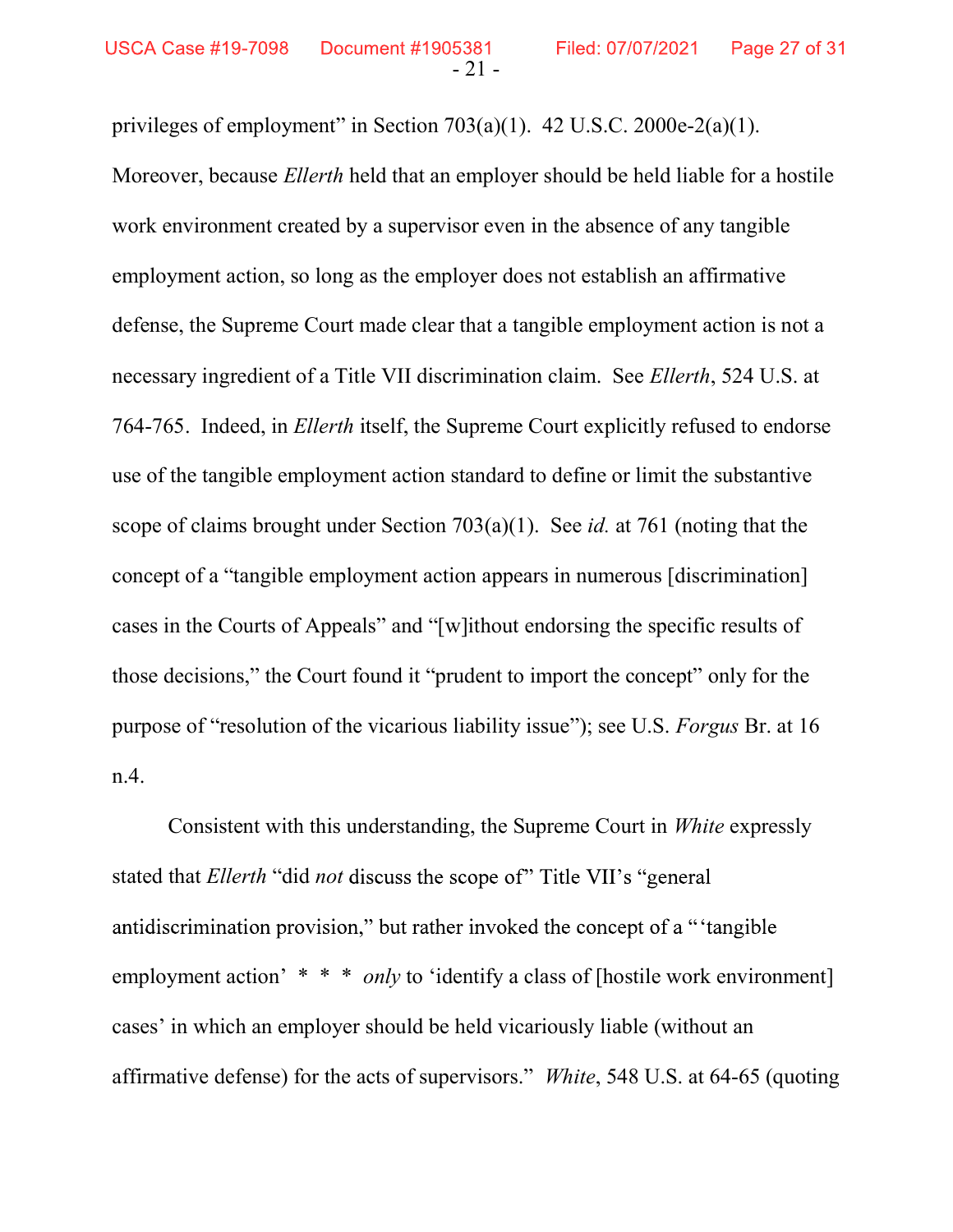Ellerth, 524 U.S. at 760-761) (emphases added; brackets in original). The decision in *White* therefore confirms that *Ellerth* provides no support for the atextual restriction on the scope of Section 703(a)(1) that this Court imposed in Brown.

2. That the Supreme Court in *White* held that *retaliation* claims under Section 704(a) of Title VII, 42 U.S.C. 2000e-3(a), may be based only on actions "that a reasonable employee would have found \* \* \* materially adverse," 548 U.S. at 68, also provides no support for the rule announced in Brown. That limitation is appropriate in the retaliation context because Section 704(a) prohibits "discriminat[ion]" because of protected conduct but—in contrast to Section 703(a)(1)—does not specify any particular forms of discrimination. 42 U.S.C. 2000e-3(a). Furthermore, Section 704(a) is not limited to prohibiting retaliation that relates to employment-related terms, conditions, or privileges. 42 U.S.C. 2000e-3(a). Instead, as the Supreme Court recognized in *White*, "[a]n employer can effectively retaliate against an employee by taking actions not directly related to his employment or by causing harm outside the workplace." 548 U.S. at 63.

Therefore, a "material adversity" limitation is necessary in the retaliation context "to separate significant [harms] from trivial harms" that would not have "dissuaded a reasonable worker from making or supporting a charge of discrimination." White, 548 U.S. at 68 (citation omitted). In adopting that reading of the retaliation provision, the Court in *White* expressly held that the scope of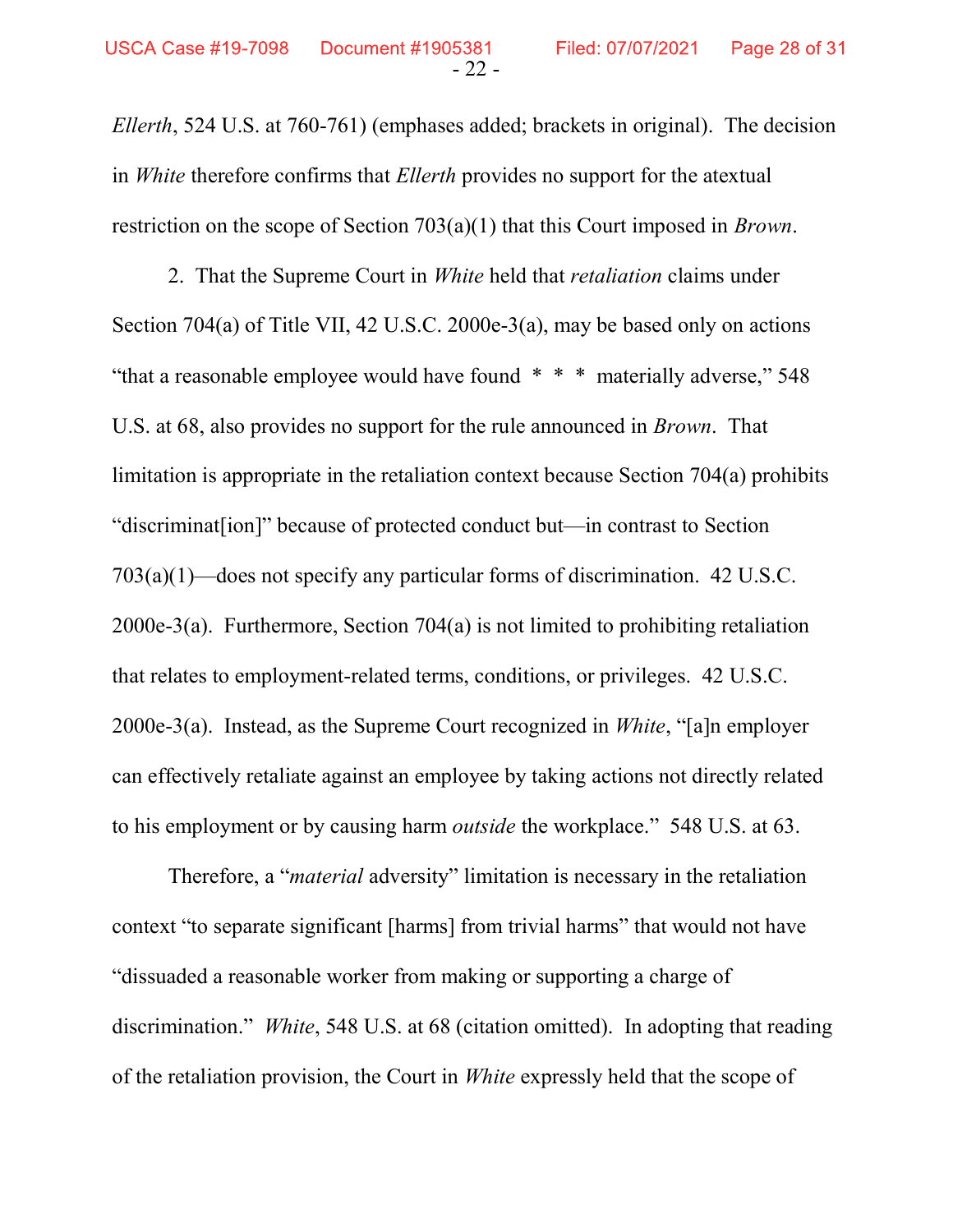Section 703(a)(1) is different because of its different text—a text with the avowed purpose of "prevent[ing] injury to individuals based on who they are." Id. at 63; see also id. at 61-67; U.S. Peterson Br. at 17-18 n.5.

\* \* \*

In sum, the Court's "objectively tangible harm" rule announced in *Brown* is incompatible with Title VII's text, structure, and objectives, as well as with Supreme Court precedent. For the reasons set forth above, as well as those given in the United States' prior briefs and the opinions of multiple judges calling to revisit *Brown*, that rule should be abandoned.<sup>6</sup>

<sup>&</sup>lt;sup>6</sup> This Court is holding in abeyance Townsend v. United States, No. 19-5259 (D.C. Cir.), which involves a claim by a federal employee under the Age Discrimination in Employment Act (ADEA), 29 U.S.C. 633a(a). That provision, like the federal-sector provision of Title VII, prohibits specified discrimination against federal employees in "personnel actions." Ibid.; see 42 U.S.C. 2000e-16(a). As the government indicated in responding to the petition for initial hearing en banc in Townsend, a discriminatory lateral transfer is actionable under the federal-sector provisions of the ADEA and Title VII—as it is under the privatesector provisions—because a lateral transfer constitutes a "personnel action.]" ibid.; see Defendants-Appellees' Resp. to the Pet. for Initial Hearing En Banc at 13-14, Townsend v. United States, No. 19-5259 (D.C. Cir.) (filed March 10, 2021). That does not mean, however, that the ADEA provision at issue in Townsend and the similarly phrased federal-sector provision of Title VII are necessarily co-extensive in all respects with Section  $703(a)(1)$ . There may be cases in which meaningful differences exist between the scope of "personnel actions," 42 U.S.C. 2000e-16(a); 29 U.S.C. 633a(a), and "terms, conditions, or privileges of employment," 42 U.S.C. 2000e-2(a); 29 U.S.C. 623(a) (private-sector provision of the ADEA). The Court need not address that issue here, but it should avoid suggesting that Title VII's federal-sector provision necessarily prohibits the same conduct as Section 703(a)(1). Cf. Brown, 199 F.3d at 452.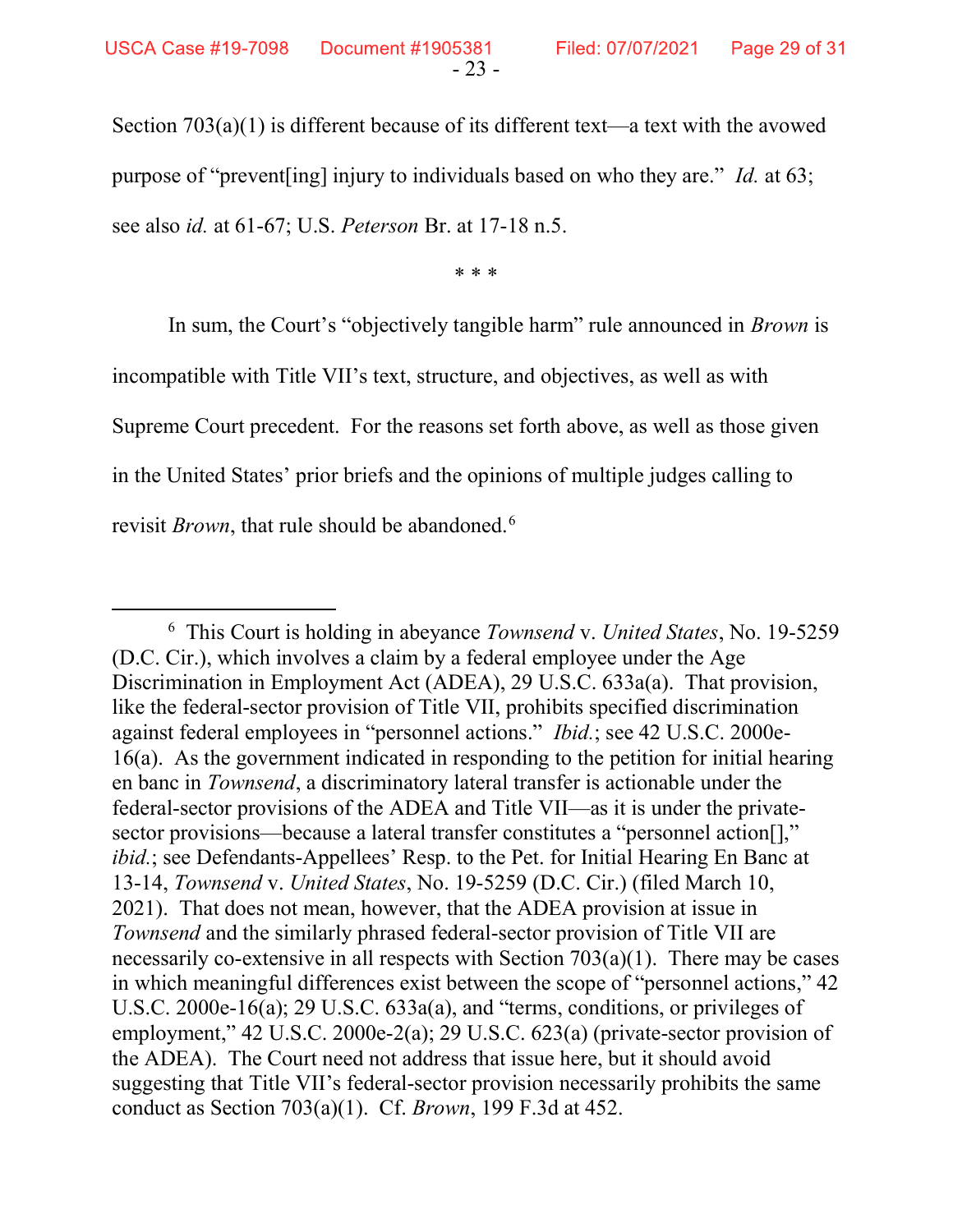**USCA Case #19-7098** 

#### **CONCLUSION**

The United States respectfully urges this Court to overrule Brown and hold

that all denials or forced acceptances of a job transfer based on protected

characteristics are actionable under Section 703(a)(1) of Title VII.

Respectfully submitted,

GWENDOLYN YOUNG REAMS Acting General Counsel

KRISTEN CLARKE Assistant Attorney General

JENNIFER S. GOLDSTEIN Associate General Counsel SYDNEY A.R. FOSTER Assistant General Counsel JEREMY D. HOROWITZ Attorney, Appellate Litigation Services Office of General Counsel Equal Employment Opportunity Commission 131 M St. NE, Fifth Floor Washington, D.C. 20507 (202) 663-4716

s/ Anna M. Baldwin BONNIE I. ROBIN-VERGEER ANNA M. BALDWIN Attorneys Department of Justice Civil Rights Division Appellate Section Ben Franklin Station P.O. Box 14403 Washington, D.C. 20044-4403 (202) 305-4278